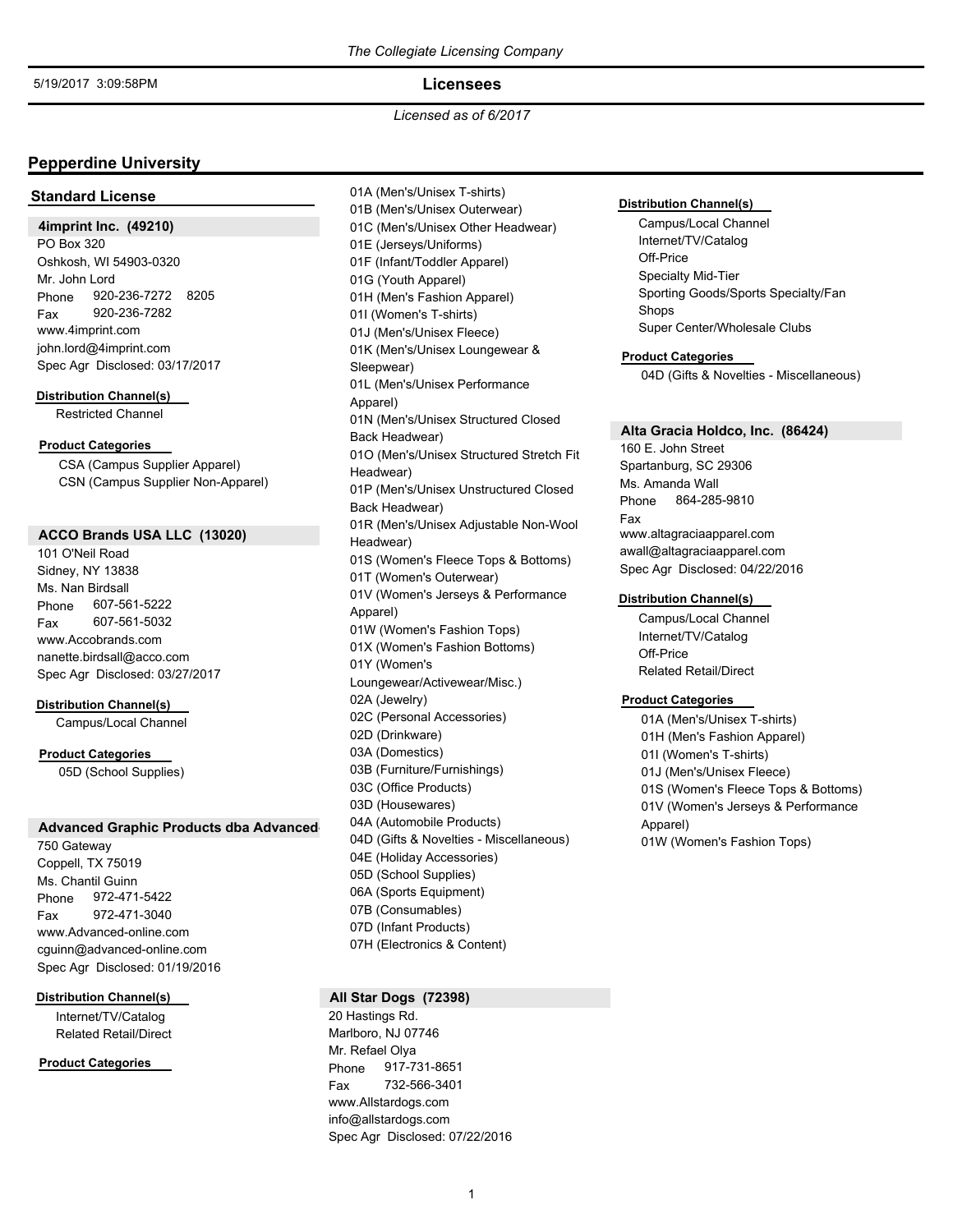## **Licensees**

*Licensed as of 6/2017*

## **Pepperdine University**

## **Amsterdam Printing (47153)**

PO Box 701 Amsterdam, NY 12010 Phone 518-842-6000 Ms. Heather Sargeant Fax 518-843-7518 www.Amsterdamprinting.com hlsargeant@taylorcorp.com Spec Agr Disclosed: 03/21/2017

#### **Distribution Channel(s)**

Restricted Channel

## **Product Categories**

CSA (Campus Supplier Apparel) CSN (Campus Supplier Non-Apparel)

#### **Boxercraft Inc. (60640)**

7131 Discovery Blvd Mableton, GA 30126 Phone 404-355-9994 219 Mr. Ryan Prowell Fax 678-553-7011 www.Boxercraft.com/college rprowell@boxercraft.com Spec Agr Disclosed: 01/12/2017

### **Distribution Channel(s)**

Campus/Local Channel Internet/TV/Catalog Specialty Mid-Tier Sporting Goods/Sports Specialty/Fan Shops

## **Product Categories**

01G (Youth Apparel) 01I (Women's T-shirts) 01J (Men's/Unisex Fleece) 01K (Men's/Unisex Loungewear & Sleepwear) 01T (Women's Outerwear) 01W (Women's Fashion Tops) 01X (Women's Fashion Bottoms) 01Y (Women's Loungewear/Activewear/Misc.) 03A (Domestics)

## **Camp David (17631)**

7920 Foster Street Overland Park, KS 66204 Phone 913-648-0573 246 Ms. Lisa Draper Fax 913-648-2212 www.Campdavid.com licensing@campdavid.com Spec Agr Disclosed: 01/05/2017

### **Distribution Channel(s)**

Better Dept Stores/Boutiques Campus/Local Channel Department Stores Internet/TV/Catalog Restricted Channel Specialty Mid-Tier Sporting Goods/Sports Specialty/Fan Shops

### **Product Categories**

01A (Men's/Unisex T-shirts) 01H (Men's Fashion Apparel) 01I (Women's T-shirts) 01J (Men's/Unisex Fleece) 01S (Women's Fleece Tops & Bottoms) 01V (Women's Jerseys & Performance Apparel) 01W (Women's Fashion Tops) 01X (Women's Fashion Bottoms) 01Y (Women's Loungewear/Activewear/Misc.)

### **CDI Corp (17259)**

3440 North Knox Street Chicago, IL 60641 Phone 773-205-2960 13 Ms. Rita Tucker Fax 773-205-2965 www.Cdi-corp.com ritatucker@cdi-corp.com Spec Agr Disclosed: 10/04/2016

## **Distribution Channel(s)**

Campus/Local Channel Grocery/Drug/Convenience Stores Specialty Mid-Tier Sporting Goods/Sports Specialty/Fan Shops

## **Product Categories**

02C (Personal Accessories) 03B (Furniture/Furnishings) 03C (Office Products) 04A (Automobile Products) 04C (Signage Products) 04D (Gifts & Novelties - Miscellaneous) 04E (Holiday Accessories) 05A (Stationery) 06A (Sports Equipment) 07C (Health/Beauty)

#### **Centon Electronics Inc. (66240)**

27412 Aliso Viejo Parkway Aliso Viejo, CA 92656 Minority/Woman Owned Phone 949-699-2088 Ms Laura Wellman Fax 949-855-0579 www.Centon.com AP@centon.com Spec Agr Disclosed: 07/08/2016

## **Distribution Channel(s)**

Campus/Local Channel Department Stores Internet/TV/Catalog Specialty Mass Specialty Mid-Tier

### **Product Categories**

02C (Personal Accessories) 03C (Office Products) 07H (Electronics & Content)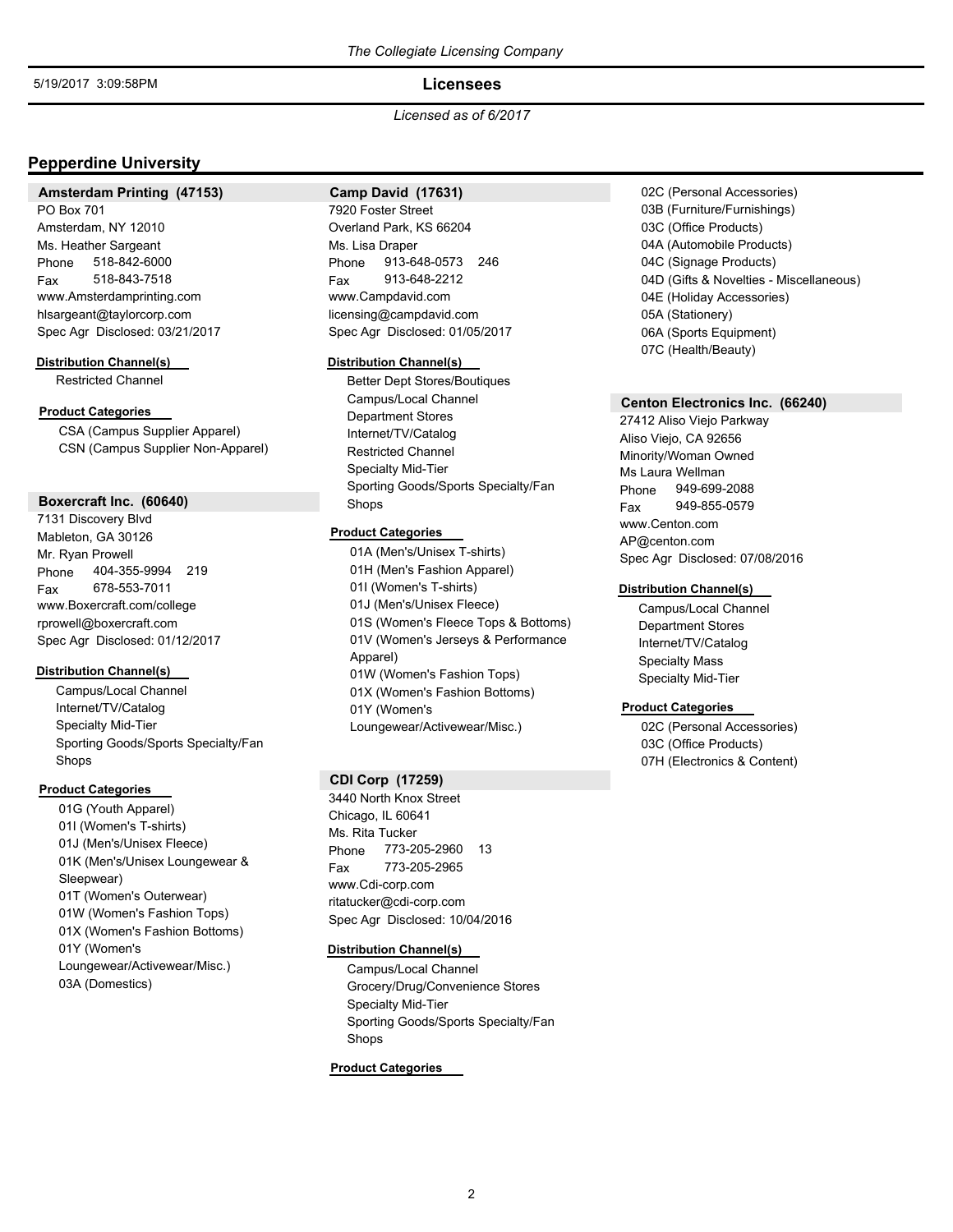## **Licensees**

*Licensed as of 6/2017*

## **Pepperdine University**

### **Champion Custom Products (12269)**

9700 Commerce Parkway Lenexa, KS 66219 Phone 913-693-3261 Mr. Trey Ham Fax 913-693-3939 www.Gearforsports.com trey.ham@hanes.com Spec Agr Disclosed: 02/02/2017

#### **Distribution Channel(s)**

Campus/Local Channel Department Stores Internet/TV/Catalog Off-Price Related Retail/Direct Specialty Mid-Tier Sporting Goods/Sports Specialty/Fan Shops

#### **Product Categories**

01A (Men's/Unisex T-shirts) 01B (Men's/Unisex Outerwear) 01C (Men's/Unisex Other Headwear) 01E (Jerseys/Uniforms) 01G (Youth Apparel) 01H (Men's Fashion Apparel) 01I (Women's T-shirts) 01J (Men's/Unisex Fleece) 01L (Men's/Unisex Performance Apparel) 01M (Clothing Accessories) 01S (Women's Fleece Tops & Bottoms) 01T (Women's Outerwear) 01V (Women's Jerseys & Performance Apparel) 01W (Women's Fashion Tops) 01X (Women's Fashion Bottoms) 01Y (Women's Loungewear/Activewear/Misc.) 05E (Publishing)

### **Champion Custom Products (Star Wars)** (1)

9700 Commerce Parkway Lenexa, KS 66219 Phone 913-693-3261 Mr. Trey Ham Fax 913-693-3939 www.gearforsports.com tham@gearforsports.com Spec Agr Disclosed: 11/15/2016

### **Distribution Channel(s)**

Campus/Local Channel

## **Product Categories**

01A (Men's/Unisex T-shirts) 01F (Infant/Toddler Apparel) 01G (Youth Apparel) 01I (Women's T-shirts) 01J (Men's/Unisex Fleece) 01M (Clothing Accessories) 01S (Women's Fleece Tops & Bottoms)

## **Church Hill Classics (15381)**

594 Pepper Street Monroe, CT 06468 Minority/Woman Owned Phone 877-764-2525 119 Ms. Christie Liberante Fax 203-268-2468 www.Diplomaframe.com christiel@diplomaframe.com Spec Agr Disclosed: 05/15/2017

#### **Distribution Channel(s)**

Campus/Local Channel Related Retail/Direct Sporting Goods/Sports Specialty/Fan Shops

### **Product Categories**

03C (Office Products) 05E (Publishing)

### **College Kids LLP (33691)**

209 Rockwood Lane Neenah, WI 54956 Phone 920-886-8920 201 Mr. Joe Franzoi Fax 920-886-8933 www.Collegekids.com joe.franzoi@collegekids.com Spec Agr Disclosed: 12/19/2016

## **Distribution Channel(s)**

Better Dept Stores/Boutiques Campus/Local Channel Internet/TV/Catalog Specialty Mid-Tier Sporting Goods/Sports Specialty/Fan Shops

### **Product Categories**

01F (Infant/Toddler Apparel) 01G (Youth Apparel) 07D (Infant Products)

## **Collegiate Bead Company (81950)**

2115 Livernois Troy, MI 48084 Phone 248-336-9347 Mr. David Schowalter Fax no fax - email www.Collegebeadco.com dave@collegebeadco.com Spec Agr Disclosed: 03/30/2017

#### **Distribution Channel(s)**

Better Dept Stores/Boutiques Campus/Local Channel Department Stores Internet/TV/Catalog Related Retail/Direct Specialty Mid-Tier Super Center/Wholesale Clubs

## **Product Categories**

02A (Jewelry) 04D (Gifts & Novelties - Miscellaneous) 05E (Publishing)

## **Collegiate Pacific Co. (11654)**

PO Box 300 Roanoke, VA 24002 Phone 540-981-0281 Ms. Linda Reich Fax 540-981-0337 www.Collegiatepacific.com linda.reich@collegiatepacific.com Spec Agr Disclosed: 10/19/2016

### **Distribution Channel(s)**

Campus/Local Channel Restricted Channel Specialty Mid-Tier Sporting Goods/Sports Specialty/Fan Shops

#### **Product Categories**

04C (Signage Products)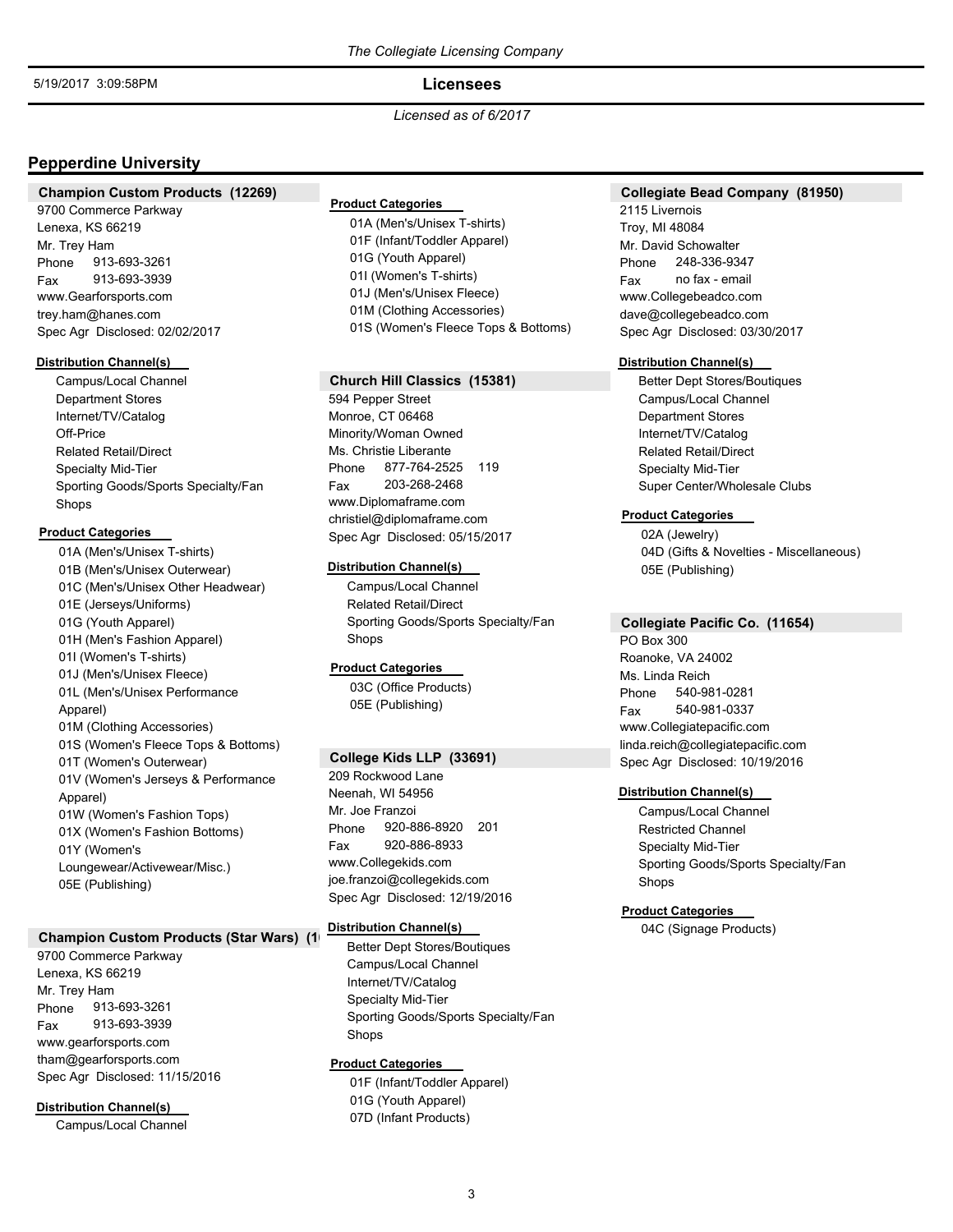## **Licensees**

*Licensed as of 6/2017*

## **Pepperdine University**

#### **Colosseum Athletics Corporation (13069)**

2400 S. Wilmington Ave. Compton, CA 90220-5403 Minority/Woman Owned Phone 714-308-9954 Ms. Kelsey Keene Fax 310-667-8353 www.Colosseumusa.com kelseyk@colosseunusa.com Spec Agr Disclosed: 05/08/2017

### **Distribution Channel(s)**

Better Dept Stores/Boutiques Campus/Local Channel Department Stores Internet/TV/Catalog Off-Price Specialty Mid-Tier Sporting Goods/Sports Specialty/Fan Shops

### **Product Categories**

01A (Men's/Unisex T-shirts) 01B (Men's/Unisex Outerwear) 01C (Men's/Unisex Other Headwear) 01E (Jerseys/Uniforms) 01F (Infant/Toddler Apparel) 01G (Youth Apparel) 01H (Men's Fashion Apparel) 01I (Women's T-shirts) 01J (Men's/Unisex Fleece) 01S (Women's Fleece Tops & Bottoms) 01T (Women's Outerwear) 01V (Women's Jerseys & Performance Apparel) 01W (Women's Fashion Tops) 01X (Women's Fashion Bottoms) 01Y (Women's Loungewear/Activewear/Misc.)

### **Columbia Sportswear by Outdoor Custom S**

7007 College Blvd. Suite 200 Overland Park, KS 66211 Phone 866-288-5070 Ms. Sarah Dice Fax 913-341-7465 www.Ocsapparel.com sdice@ocsapparel.com Spec Agr Disclosed: 04/06/2017

### **Distribution Channel(s)**

Better Dept Stores/Boutiques Campus/Local Channel Department Stores Golf Specialty Internet/TV/Catalog Specialty Mid-Tier Sporting Goods/Sports Specialty/Fan Shops

### **Product Categories**

01B (Men's/Unisex Outerwear) 01C (Men's/Unisex Other Headwear) 01G (Youth Apparel) 01H (Men's Fashion Apparel) 01I (Women's T-shirts) 01J (Men's/Unisex Fleece) 01L (Men's/Unisex Performance Apparel) 01M (Clothing Accessories) 01O (Men's/Unisex Structured Stretch Fit Headwear) 01R (Men's/Unisex Adjustable Non-Wool Headwear) 01S (Women's Fleece Tops & Bottoms) 01T (Women's Outerwear) 01V (Women's Jerseys & Performance Apparel) 01W (Women's Fashion Tops) 01Y (Women's Loungewear/Activewear/Misc.) 02C (Personal Accessories) 05E (Publishing)

### **Creative Knitwear (50333)**

PO Box 921852 Norcross, GA 30010 Minority/Woman Owned Phone 770-530-5984 Mr. Neal Marks Fax 770-393-1825 www.Creativeknitwear.com neal.marks@creativeknitwear.com Spec Agr Disclosed: 12/28/2016

#### **Distribution Channel(s)**

Better Dept Stores/Boutiques Campus/Local Channel Department Stores Internet/TV/Catalog Related Retail/Direct Specialty Mid-Tier Sporting Goods/Sports Specialty/Fan Shops

#### **Product Categories**

01F (Infant/Toddler Apparel) 01G (Youth Apparel) 01M (Clothing Accessories) 05E (Publishing) 07D (Infant Products)

### **CustomInk LLC (37786)**

2910 District Ave Ste. 3 Fairfax, VA 22031 Phone 703-891-2270 Ms. Bailey Rockwell Fax 703-852-2730 www.Customink.com licensing@customink.com Spec Agr Disclosed: 11/09/2016

## **Distribution Channel(s)**

Restricted Channel

## **Product Categories**

CSA (Campus Supplier Apparel) CSN (Campus Supplier Non-Apparel)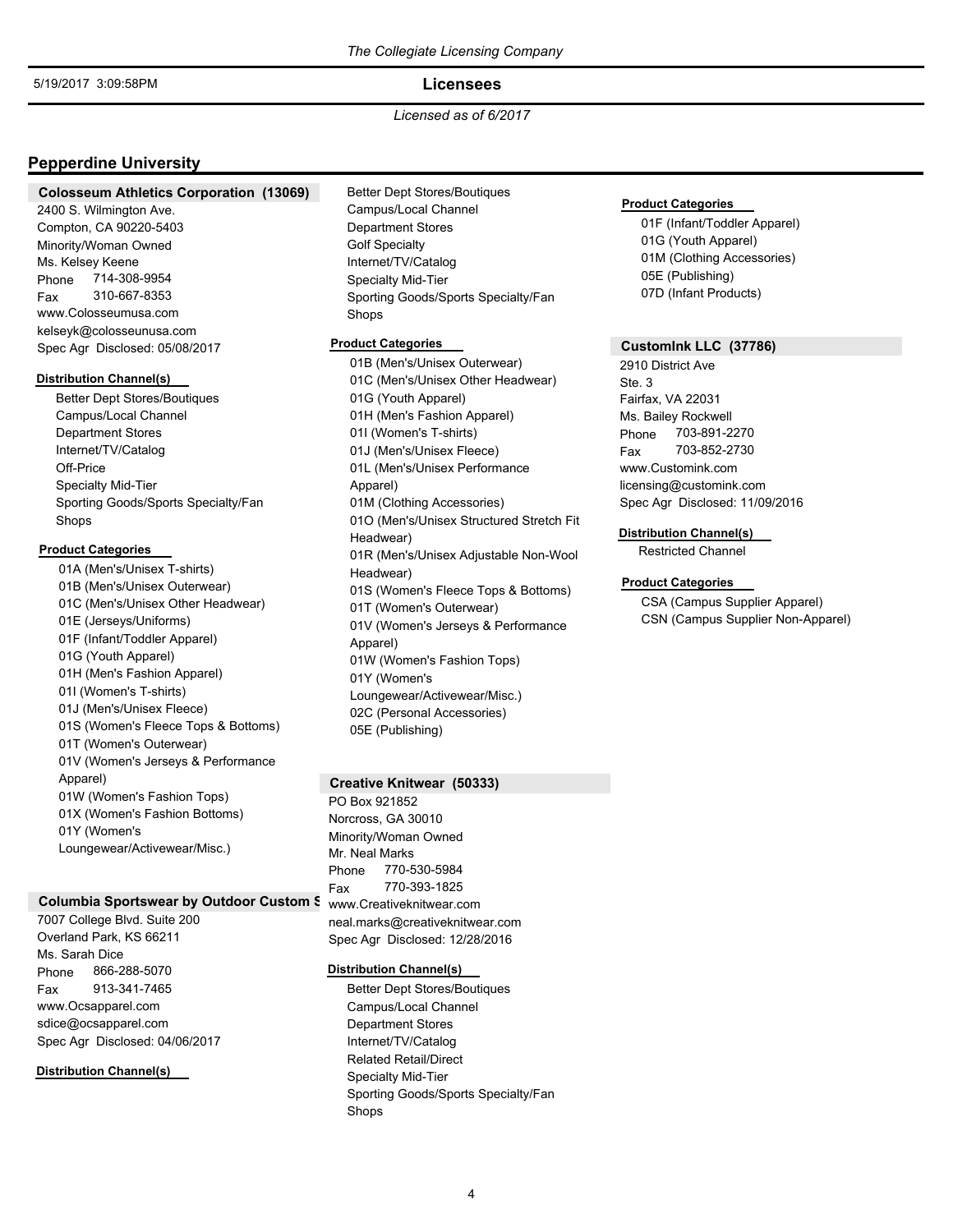## **Licensees**

*Licensed as of 6/2017*

## **Pepperdine University**

#### **Cutter & Buck (29578)**

101 Elliott Avenue West Suite 100 Seattle, WA 98119 Phone 206-428-5708 Ms. Erika Dahring Fax 206-830-6217 www.Cutterbuck.com Erika.Dahring@cutterbuck.com Spec Agr Disclosed: 03/21/2017

#### **Distribution Channel(s)**

Better Dept Stores/Boutiques Campus/Local Channel Department Stores Golf Specialty Internet/TV/Catalog Off-Price Related Retail/Direct Restricted Channel Specialty Mid-Tier Sporting Goods/Sports Specialty/Fan Shops

### **Product Categories**

01B (Men's/Unisex Outerwear) 01G (Youth Apparel) 01H (Men's Fashion Apparel) 01J (Men's/Unisex Fleece) 01L (Men's/Unisex Performance Apparel) 01S (Women's Fleece Tops & Bottoms) 01T (Women's Outerwear) 01W (Women's Fashion Tops) 01X (Women's Fashion Bottoms)

### **Eglomise Designs of Boston Inc. (15483)**

4 Antietam Street Devens, MA 01434-5055 Minority/Woman Owned Phone 978-862-0313 Ms. Donna Workman Fax 978-862-0009 www.Eglomisedesigns.com donna@eglomisedesigns.com Spec Agr Disclosed: 07/07/2016

### **Distribution Channel(s)**

Better Dept Stores/Boutiques Campus/Local Channel Internet/TV/Catalog Related Retail/Direct Specialty Mid-Tier

### **Product Categories**

02A (Jewelry) 03A (Domestics) 03C (Office Products) 05A (Stationery) 05E (Publishing)

### **Fanatic Group LLC - The (51414)**

PO Box 6444 Edison, NJ 08818 Phone 732-512-1777 309 Mr. Gregg Solomon Fax 732-512-9444 www.thefanaticgroup.com gregg@thefanaticgroup.com Spec Agr Disclosed: 05/16/2017

#### **Distribution Channel(s)**

Better Dept Stores/Boutiques Campus/Local Channel Golf Specialty Grocery/Drug/Convenience Stores Internet/TV/Catalog Specialty Mass Specialty Mid-Tier Sporting Goods/Sports Specialty/Fan Shops Super Center/Wholesale Clubs

## **Product Categories**

02D (Drinkware) 03B (Furniture/Furnishings) 03C (Office Products) 03D (Housewares) 04C (Signage Products) 04D (Gifts & Novelties - Miscellaneous) 04E (Holiday Accessories) 05A (Stationery) 05D (School Supplies) 06C (Toys) 07B (Consumables) 07H (Electronics & Content)

#### **Fanatics Apparel, Inc. (11616)**

8100 Nations Parkway Jacksonville, FL 32256 Phone 904-271-4621 Ms. Suzanne Balog Fax www.fanatics.com sbalog@fanatics.com Spec Agr Disclosed: 05/08/2017

#### **Distribution Channel(s)**

Campus/Local Channel Internet/TV/Catalog

#### **Product Categories**

01A (Men's/Unisex T-shirts) 01B (Men's/Unisex Outerwear) 01E (Jerseys/Uniforms) 01F (Infant/Toddler Apparel) 01G (Youth Apparel) 01H (Men's Fashion Apparel) 01I (Women's T-shirts) 01J (Men's/Unisex Fleece) 01O (Men's/Unisex Structured Stretch Fit Headwear) 01R (Men's/Unisex Adjustable Non-Wool Headwear) 01S (Women's Fleece Tops & Bottoms) 01T (Women's Outerwear) 01V (Women's Jerseys & Performance Apparel) 01W (Women's Fashion Tops) 01X (Women's Fashion Bottoms) 01Y (Women's Loungewear/Activewear/Misc.)

## **FanPrint Inc. (TX) (112224)**

2919 Commerce St. Dallas, TX 75226 Phone 214-478-4053 Mr. Matthew Tapper Fax www.fanprint.com Matthew.tapper@fanprint.com Disclosed: 03/24/2017

#### **Distribution Channel(s)**

Related Retail/Direct

### **Product Categories**

01A (Men's/Unisex T-shirts) 01I (Women's T-shirts) 01J (Men's/Unisex Fleece) 01S (Women's Fleece Tops & Bottoms) 01W (Women's Fashion Tops) 07H (Electronics & Content)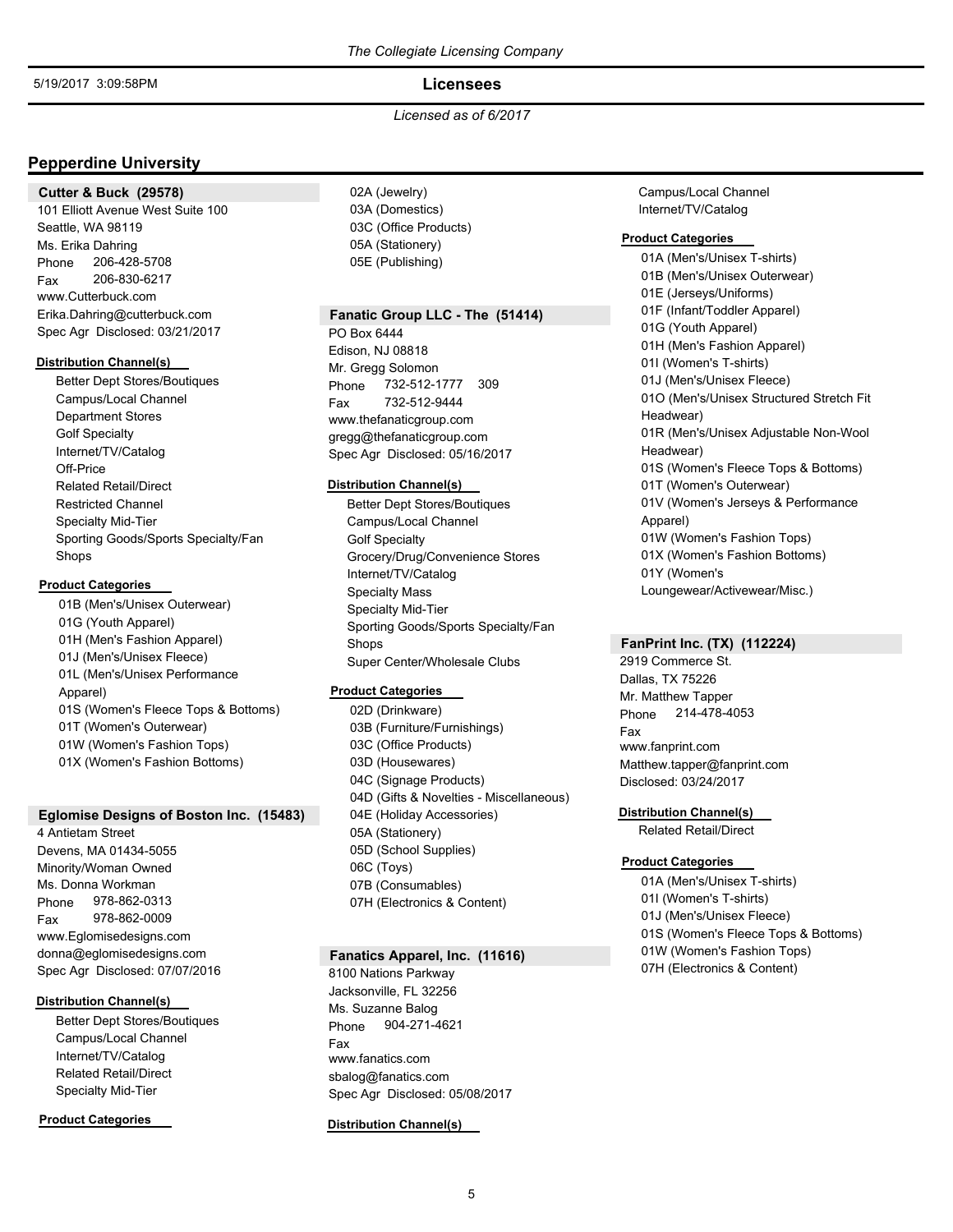### **Licensees**

*Licensed as of 6/2017*

## **Pepperdine University**

**For Bare Feet Inc. (11695)**

### Frontier Aluminum Corp. dba Aluminati Ska Gorilla Marketing/CA (63844)

1996 Newtown Pike Georgetown, KY 40324 Phone 765-349-7474 8302 Ms. Kelly Baugh Fax 765-349-7470 www.Forbarefeet.com kelly@forbarefeet.com Spec Agr Disclosed: 03/30/2017

## **Distribution Channel(s)**

Amusement Park Better Dept Stores/Boutiques Campus/Local Channel Department Stores Grocery/Drug/Convenience Stores Internet/TV/Catalog Off-Price Related Retail/Direct Specialty Mass Specialty Mid-Tier Sporting Goods/Sports Specialty/Fan Shops Super Center/Wholesale Clubs

#### **Product Categories**

01M (Clothing Accessories) 07E (Footwear)

#### Four Point Products/Vulcan Info Pkg div of

PO Box 29 Vincent, AL 35178 Phone 205-672-2241 Ms. Ashley Webb Fax 800-634-1532 www.Fourpoint.com awebb@vip.ebsco.com Spec Agr Disclosed: 12/13/2016

#### **Distribution Channel(s)**

Campus/Local Channel Restricted Channel

### **Product Categories**

05D (School Supplies) 05E (Publishing)

2480 Railroad St. Corona, CA 92880 Phone 951-735-1770 Ms. Lisa LeRose Fax 951-735-1895 aluminatiboards.com lisa@aluminatiboards.com Spec Agr Disclosed: 11/09/2016

#### **Distribution Channel(s)**

Amusement Park Better Dept Stores/Boutiques Campus/Local Channel Department Stores Grocery/Drug/Convenience Stores Internet/TV/Catalog Off-Price Related Retail/Direct Specialty Mass Specialty Mid-Tier Sporting Goods/Sports Specialty/Fan Shops Super Center/Wholesale Clubs

### **Product Categories**

06A (Sports Equipment)

## **Garb Inc. (50224)**

730 South Jason St. Unit # 34 Denver, CO 80223 Phone 303-674-3139 Ms. Jessica Jernigan Fax 303-679-0272 www.Garbinc.com jjernigan@garbinc.com Spec Agr Disclosed: 03/01/2017

#### **Distribution Channel(s)**

Better Dept Stores/Boutiques Campus/Local Channel Internet/TV/Catalog Off-Price Specialty Mid-Tier Sporting Goods/Sports Specialty/Fan Shops

### **Product Categories**

01F (Infant/Toddler Apparel) 01G (Youth Apparel) 01X (Women's Fashion Bottoms) 07D (Infant Products)

4100 Flat Rock Dr. Suite A Riverside, CA 92505 Minority/Woman Owned Phone 951-353-8133 23 Ms. Karlyne Eygendaal Fax 951-353-1647 www.Gorillamarketing.net karlyne@gorillamarketing.net Spec Agr Disclosed: 09/26/2016

#### **Distribution Channel(s)**

Restricted Channel

### **Product Categories**

01A (Men's/Unisex T-shirts) 01B (Men's/Unisex Outerwear) 01H (Men's Fashion Apparel) 01I (Women's T-shirts) 01J (Men's/Unisex Fleece) 01M (Clothing Accessories) 01O (Men's/Unisex Structured Stretch Fit Headwear) 01R (Men's/Unisex Adjustable Non-Wool Headwear) 01S (Women's Fleece Tops & Bottoms) 01T (Women's Outerwear) 01W (Women's Fashion Tops) 02A (Jewelry) 02C (Personal Accessories) 02D (Drinkware) 03A (Domestics) 03C (Office Products) 03D (Housewares) 04A (Automobile Products) 04C (Signage Products) 04D (Gifts & Novelties - Miscellaneous) 05A (Stationery) 05D (School Supplies) 06A (Sports Equipment) 06B (Balls) 06C (Toys) 07C (Health/Beauty) 07E (Footwear) 07H (Electronics & Content)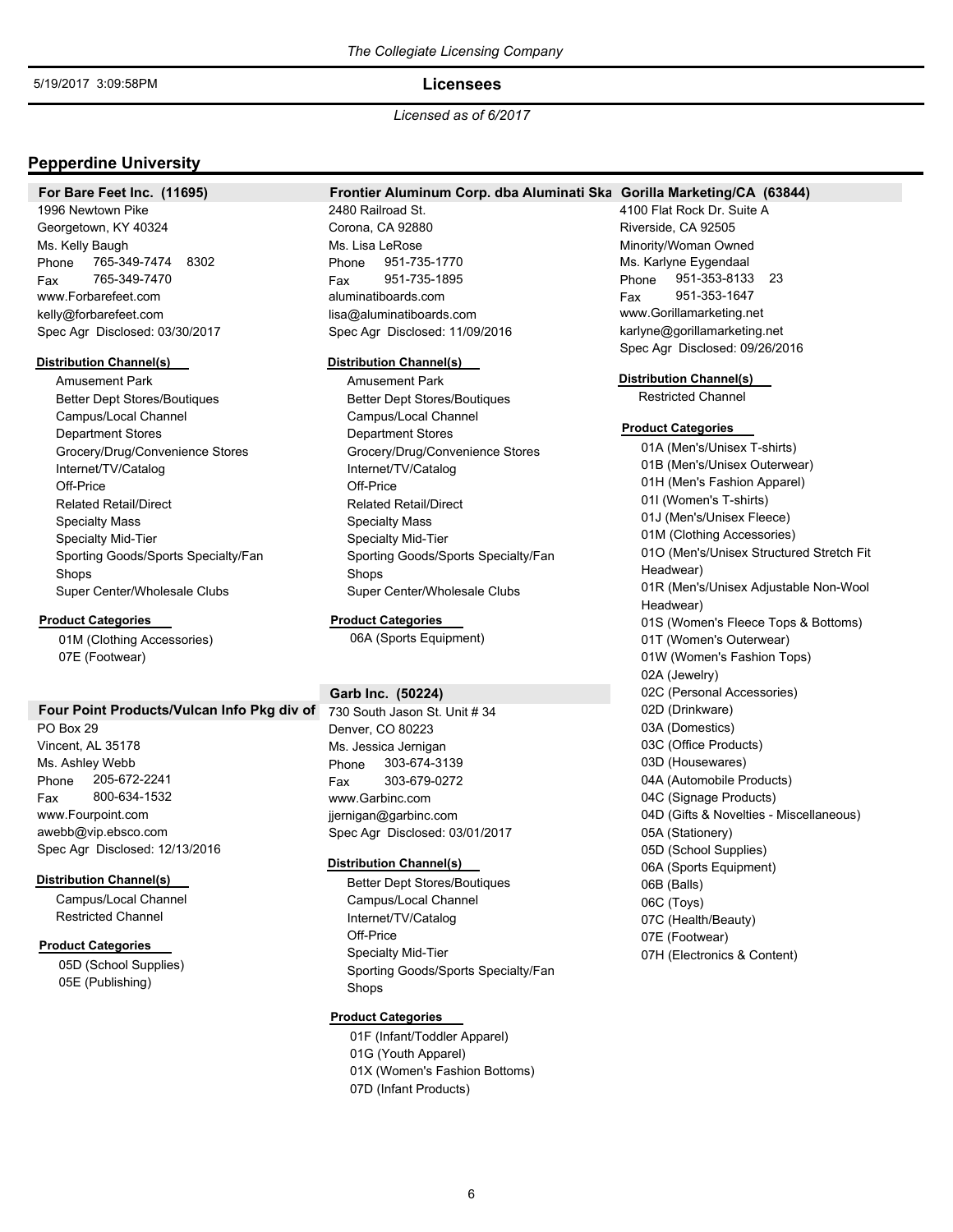## **Licensees**

## *Licensed as of 6/2017*

## **Pepperdine University**

### **Halo Branded Solutions (28486)**

PO Box 657 Sterling, IL 61081 Phone 815-632-6820 Mr. Michael Jordan Fax 630-875-2920 www.Halo.com Mike.Jordan@halo.com Spec Agr Disclosed: 02/09/2017

#### **Distribution Channel(s)**

Restricted Channel

### **Product Categories**

01A (Men's/Unisex T-shirts) 01H (Men's Fashion Apparel) 01J (Men's/Unisex Fleece) 01N (Men's/Unisex Structured Closed Back Headwear) 01O (Men's/Unisex Structured Stretch Fit Headwear) 01P (Men's/Unisex Unstructured Closed Back Headwear) 01Q (Men's/Unisex Adjustable Wool Blend Headwear) 01R (Men's/Unisex Adjustable Non-Wool Headwear) 02C (Personal Accessories) 02D (Drinkware) 03A (Domestics) 03C (Office Products) 03D (Housewares) 04A (Automobile Products) 04C (Signage Products) 04D (Gifts & Novelties - Miscellaneous) 05A (Stationery) 05D (School Supplies) 06A (Sports Equipment) 07B (Consumables) 07C (Health/Beauty) 07H (Electronics & Content)

### **Hercules Poly Inc. (109919)**

315 Main St. Eclectic, AL 36024 Phone 334-541-3525 Mr. Robert Price Fax 334-541-4545 www.Portmanhauser.com rlprice@herculespoly.com Spec Agr Disclosed: 07/12/2016

**Distribution Channel(s)**

Campus/Local Channel

# **Product Categories**

05D (School Supplies)

## **Herff Jones LLC (12263)**

4601 West 62nd Street Indianapolis, IN 46268 Phone 317-612-3683 Ms. Taz Bastien Fax 317-612-3683 www.HerffJones.com/college stbastien@herffjones.com Spec Agr Disclosed: 07/18/2016

#### **Distribution Channel(s)**

Campus/Local Channel Department Stores Internet/TV/Catalog Related Retail/Direct Specialty Mid-Tier Sporting Goods/Sports Specialty/Fan Shops

### **Product Categories**

02A (Jewelry) 02B (Class Rings) 03C (Office Products) 04B (Collectibles) 05D (School Supplies) 05E (Publishing)

### **Image Sports Glass (108936)**

PO Box 352 Ferndale, CA 95536 Phone 707-845-1968 Mr. Buster Pidgeon Fax www.imagesportsglass.com pabird@msn.com Spec Agr Disclosed: 03/31/2016

## **Distribution Channel(s)**

Related Retail/Direct

## **Product Categories**

03C (Office Products)

## **JanSport a division of VF Outdoor LLC (119)**

PO Box 1817 Appleton, WI 54912-1817 Phone 920-735-1918 Ms. Hilary VanderSanden Fax 920-831-7743 www.Jansport.com hilary\_vandersanden@vfc.com Spec Agr Disclosed: 07/25/2016

#### **Distribution Channel(s)**

Campus/Local Channel Department Stores Internet/TV/Catalog Off-Price Related Retail/Direct Specialty Mid-Tier Sporting Goods/Sports Specialty/Fan Shops

## **Product Categories**

01A (Men's/Unisex T-shirts) 01G (Youth Apparel) 01I (Women's T-shirts) 01J (Men's/Unisex Fleece) 01S (Women's Fleece Tops & Bottoms) 01W (Women's Fashion Tops) 01Y (Women's Loungewear/Activewear/Misc.) 02C (Personal Accessories) 06A (Sports Equipment)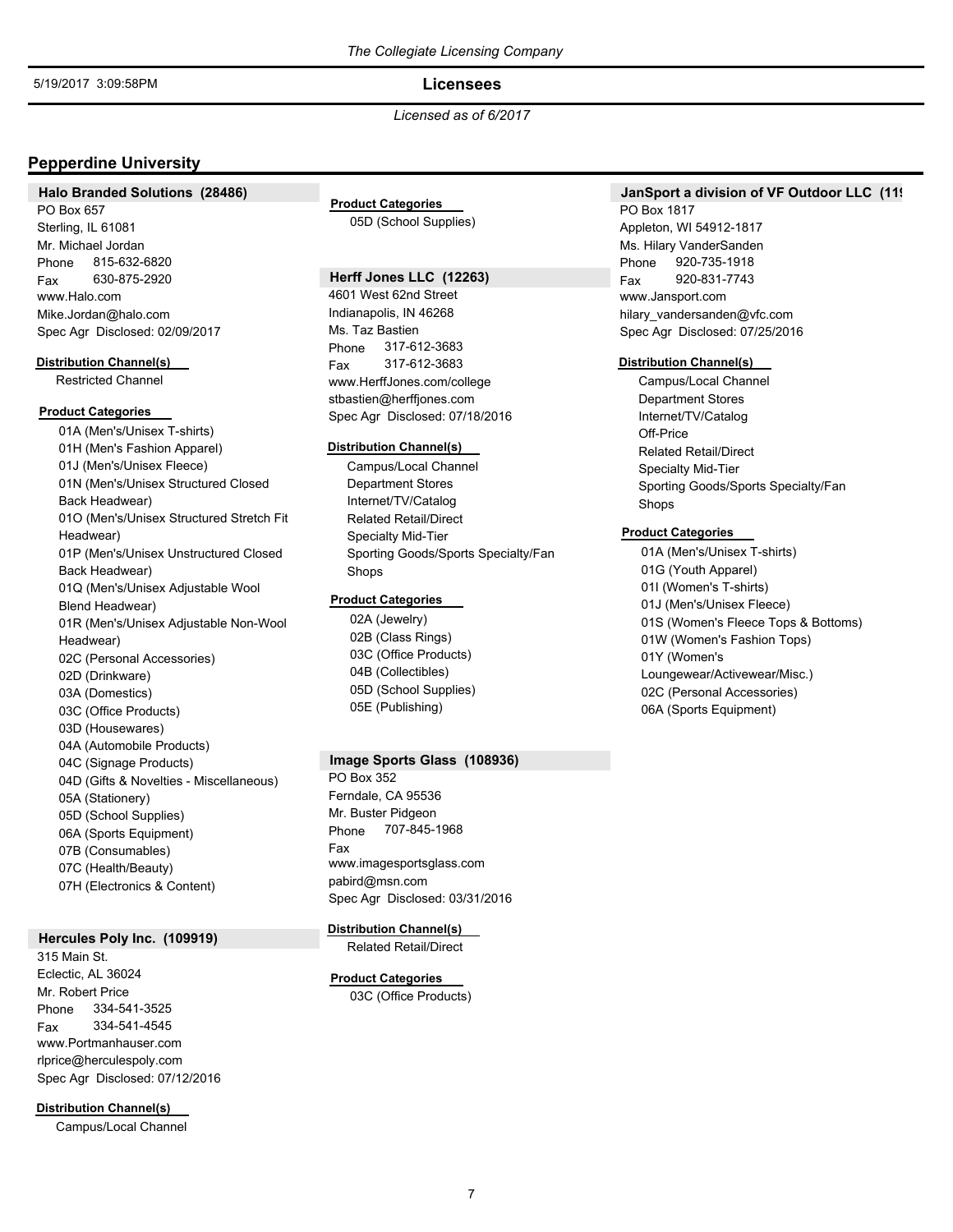### **Licensees**

### *Licensed as of 6/2017*

## **Pepperdine University**

#### **Jardine Associates (44516)**

200 Compass Circle North Kingstown, RI 02852 Phone 401-667-3800 117 Mr. Kevin Daniel Fax 401-667-3818 www.Jardineassociates.com kevind@jardineassociates.net Spec Agr Disclosed: 05/16/2017

#### **Distribution Channel(s)**

Campus/Local Channel Restricted Channel

### **Product Categories**

01M (Clothing Accessories) 02A (Jewelry) 02C (Personal Accessories) 02D (Drinkware) 03A (Domestics) 03B (Furniture/Furnishings) 03C (Office Products) 03D (Housewares) 04A (Automobile Products) 04B (Collectibles) 04D (Gifts & Novelties - Miscellaneous) 04E (Holiday Accessories) 05A (Stationery) 05D (School Supplies) 05E (Publishing) 06A (Sports Equipment) 06C (Toys) 06D (Games) 07B (Consumables) 07C (Health/Beauty) 07E (Footwear) 07H (Electronics & Content)

## **K & M/Nordic Co. (12397)**

5 Tripps Lane Riverside, RI 02915 Phone 401-431-9299 103 Ms. Sandy Martin Fax 401-431-0666 www.Nordiccollege.net licensing@nordiccompanyinc.com Spec Agr Disclosed: 12/12/2016

### **Distribution Channel(s)**

Better Dept Stores/Boutiques Campus/Local Channel Golf Specialty Internet/TV/Catalog Specialty Mid-Tier Sporting Goods/Sports Specialty/Fan Shops Super Center/Wholesale Clubs

#### **Product Categories**

02D (Drinkware) 03D (Housewares) 04D (Gifts & Novelties - Miscellaneous) 07D (Infant Products)

## **Kotis Design LLC (54283)**

2101 N 34TH St. Suite 200 Seattle, WA 98103 Phone 206-466-1845 Ms. Savannah LaFerriere Fax www.Kotisdesign.com licensing@kotisdesign.com Spec Agr Disclosed: 01/24/2017

### **Distribution Channel(s)**

Restricted Channel

### **Product Categories**

01A (Men's/Unisex T-shirts) 01B (Men's/Unisex Outerwear) 01C (Men's/Unisex Other Headwear) 01G (Youth Apparel) 01H (Men's Fashion Apparel) 01I (Women's T-shirts) 01J (Men's/Unisex Fleece) 01M (Clothing Accessories) 01S (Women's Fleece Tops & Bottoms) 01T (Women's Outerwear) 01W (Women's Fashion Tops) 01Y (Women's Loungewear/Activewear/Misc.) 02A (Jewelry) 02C (Personal Accessories) 02D (Drinkware) 03A (Domestics) 03B (Furniture/Furnishings) 03C (Office Products) 04A (Automobile Products) 04C (Signage Products) 04D (Gifts & Novelties - Miscellaneous) 05A (Stationery) 05D (School Supplies) 06A (Sports Equipment) 07H (Electronics & Content)

#### **Lakeshirts Inc. dba Blue 84 (11808)**

750 Randolph Rd Detroit Lakes, MN 56501 Phone 218-846-3065 3016 Ms. Carrie Ulschmid Fax 218-209-4072 www.Lakeshirts.com carrieu@lakeshirts.com Spec Agr Disclosed: 03/30/2017

#### **Distribution Channel(s)**

Better Dept Stores/Boutiques Campus/Local Channel Department Stores Internet/TV/Catalog Off-Price Specialty Mid-Tier Sporting Goods/Sports Specialty/Fan Shops

#### **Product Categories**

01A (Men's/Unisex T-shirts) 01F (Infant/Toddler Apparel) 01G (Youth Apparel) 01H (Men's Fashion Apparel) 01I (Women's T-shirts) 01J (Men's/Unisex Fleece) 01S (Women's Fleece Tops & Bottoms) 01W (Women's Fashion Tops)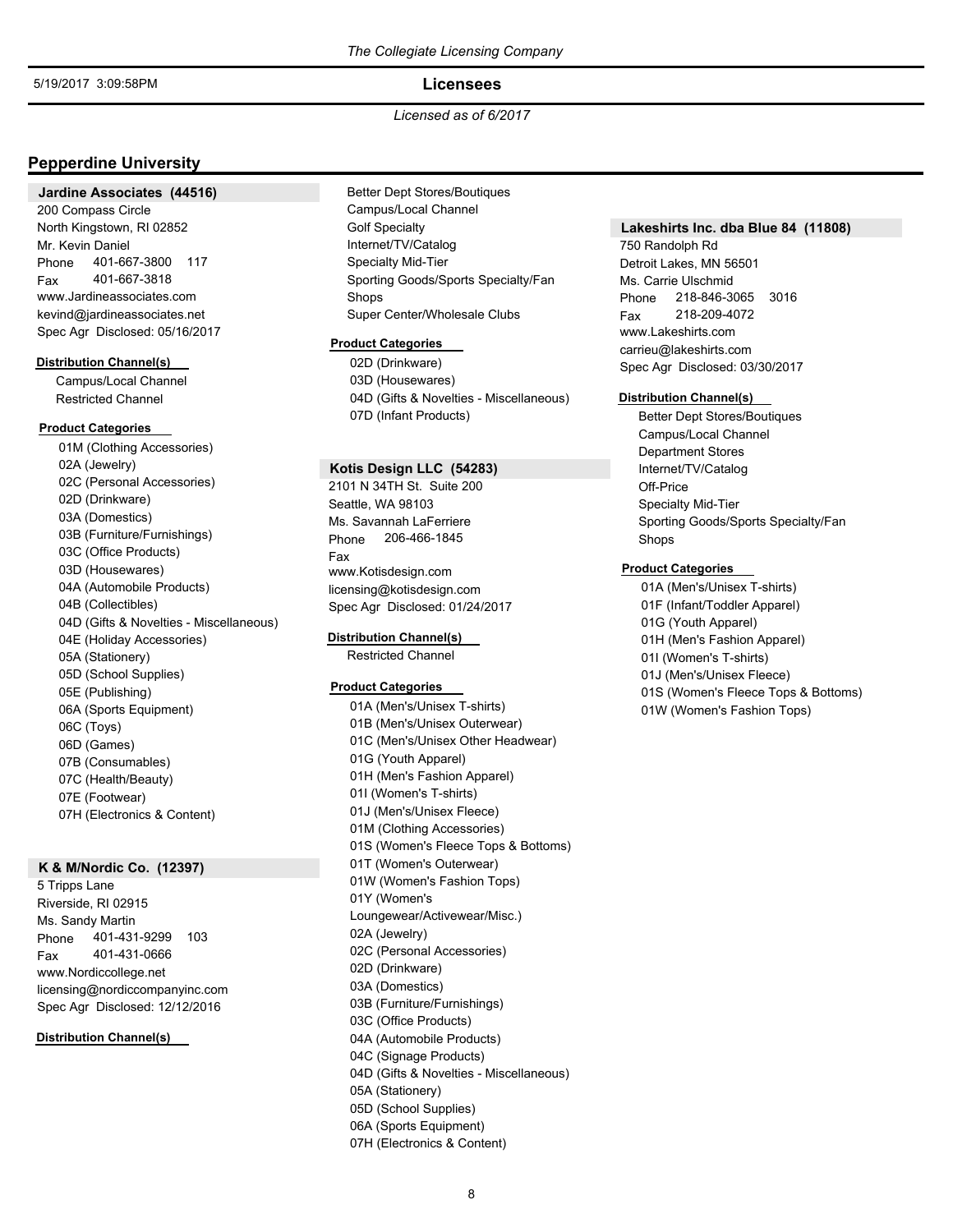### **Licensees**

*Licensed as of 6/2017*

## **Pepperdine University**

#### **League Collegiate Wear (13962)**

401 E 4th St., Bldg. #8, 1st Floor Bridgeport, PA 19405 Phone 610-272-7575 241 Ms. Kate Mikotacyzk Fax 610-272-9175 league91.com kate.mikotacyzk@league91.com Spec Agr Disclosed: 01/09/2017

#### **Distribution Channel(s)**

Campus/Local Channel Internet/TV/Catalog Specialty Mid-Tier

### **Product Categories**

01A (Men's/Unisex T-shirts) 01E (Jerseys/Uniforms) 01G (Youth Apparel) 01H (Men's Fashion Apparel) 01I (Women's T-shirts) 01J (Men's/Unisex Fleece) 01M (Clothing Accessories) 01S (Women's Fleece Tops & Bottoms) 01T (Women's Outerwear) 01W (Women's Fashion Tops) 01X (Women's Fashion Bottoms) 01Y (Women's Loungewear/Activewear/Misc.) 02C (Personal Accessories) 03A (Domestics)

## **Legacy Athletic (14000)**

300 Fame Ave. Hanover, PA 17331 Phone 717-630-0892 131 Ms. Angie Muller Fax 717-630-0827 www.Legacyathletic.com amuller@legacy92.com Spec Agr Disclosed: 05/10/2017

## **Distribution Channel(s)**

Better Dept Stores/Boutiques Campus/Local Channel Department Stores Internet/TV/Catalog Off-Price Specialty Mid-Tier Sporting Goods/Sports Specialty/Fan Shops

#### **Product Categories**

01C (Men's/Unisex Other Headwear) 01F (Infant/Toddler Apparel) 01G (Youth Apparel) 01M (Clothing Accessories) 01O (Men's/Unisex Structured Stretch Fit Headwear) 01P (Men's/Unisex Unstructured Closed Back Headwear) 01Q (Men's/Unisex Adjustable Wool Blend Headwear) 01R (Men's/Unisex Adjustable Non-Wool Headwear) 01U (Women's Headwear) 02C (Personal Accessories) 03A (Domestics) 03C (Office Products) 03D (Housewares) 04C (Signage Products) 04D (Gifts & Novelties - Miscellaneous)

### **Logo Brands Inc. (36683)**

117 Southeast Parkway Franklin, TN 37064 Phone 615-261-2100 224 Ms. Shannon O'Dell Fax 615-261-2101 www.Logochairs.com shannon@logobrands.com Spec Agr Disclosed: 05/17/2017

#### **Distribution Channel(s)**

Better Dept Stores/Boutiques Campus/Local Channel Department Stores Golf Specialty Grocery/Drug/Convenience Stores Internet/TV/Catalog Off-Price Related Retail/Direct Specialty Mass Specialty Mid-Tier Sporting Goods/Sports Specialty/Fan Shops Super Center/Wholesale Clubs

#### **Product Categories**

02C (Personal Accessories) 03A (Domestics) 03B (Furniture/Furnishings) 03D (Housewares) 04A (Automobile Products) 04C (Signage Products) 04D (Gifts & Novelties - Miscellaneous) 06A (Sports Equipment) 06D (Games)

## **LogoArt LLC (111648)**

4122 Olympic Blvd. Erlanger, KY 41018 Phone 859-980-1025 Mr. Russ Anderson Fax 859-282-2424 www.jewel-craft.com russ@insigniacollection.com Spec Agr Disclosed: 10/26/2016

#### **Distribution Channel(s)**

Campus/Local Channel Department Stores Internet/TV/Catalog Specialty Mid-Tier Sporting Goods/Sports Specialty/Fan Shops Super Center/Wholesale Clubs

## **Product Categories**

02A (Jewelry) 02C (Personal Accessories) 03C (Office Products) 04B (Collectibles) 04D (Gifts & Novelties - Miscellaneous) 05E (Publishing) 06A (Sports Equipment)

### **LogoFit LLC (12034)**

3202 Lapeer Road Flint, MI 48503 Phone 810-715-1980 214 Ms. Ann Tyler Fax 810-715-1981 www.Logofit.com atyler@logofit.com Spec Agr Disclosed: 03/13/2017

### **Distribution Channel(s)**

Campus/Local Channel Restricted Channel

## **Product Categories**

01C (Men's/Unisex Other Headwear) 01F (Infant/Toddler Apparel) 01G (Youth Apparel) 01M (Clothing Accessories) 01U (Women's Headwear) 04E (Holiday Accessories)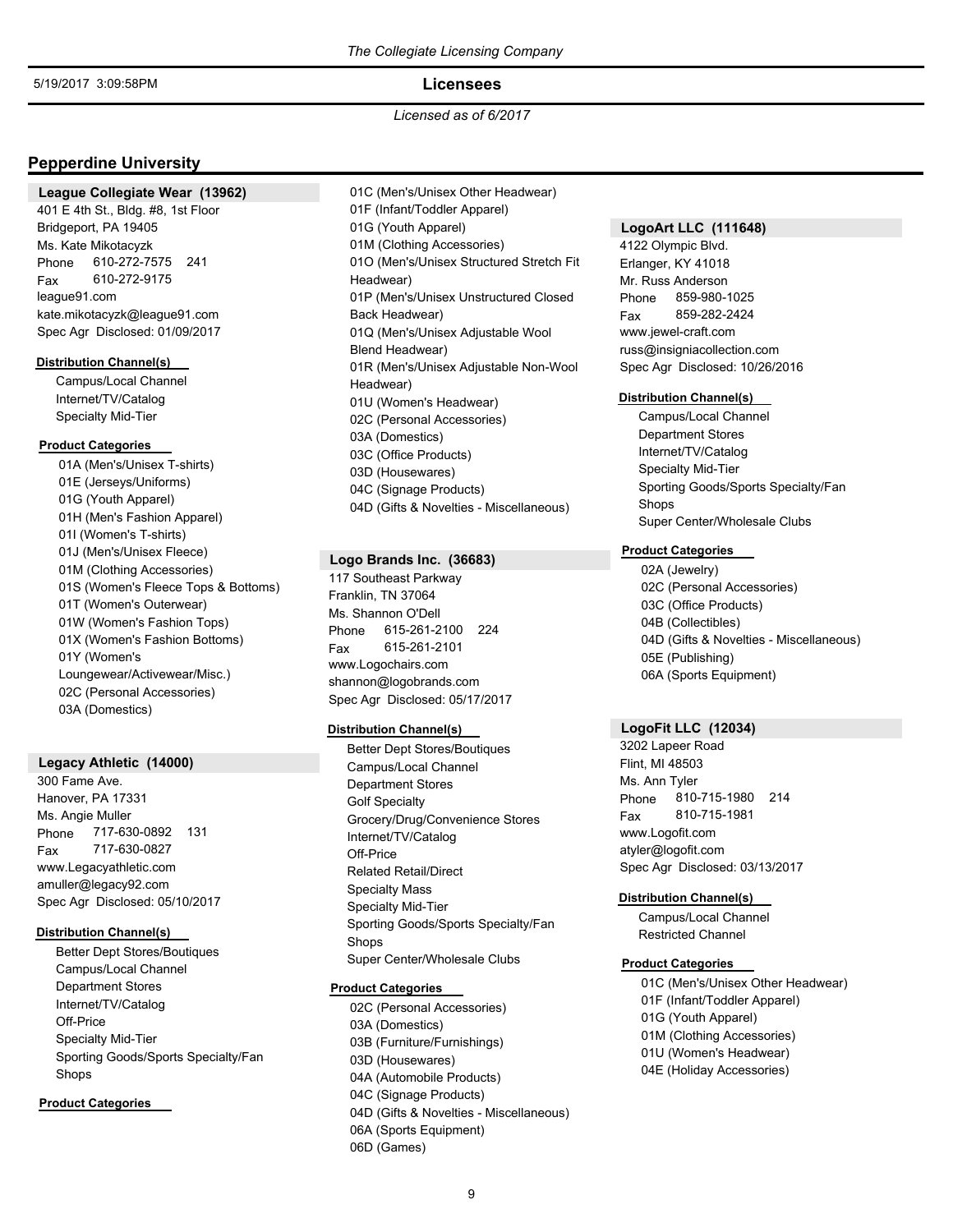## **Licensees**

### *Licensed as of 6/2017*

## **Pepperdine University**

### Luttrell Investments Inc. dba Image One (54)

2201 Brookwood Dr. Suite 112 Little Rock, AR 72202 Phone 501-663-9595 Mr. Kyle Luttrell Fax 501-663-9597 www.Imageonecollegiate.com kyle@image1one.com Spec Agr Disclosed: 09/26/2016

#### **Distribution Channel(s)**

Better Dept Stores/Boutiques Campus/Local Channel Department Stores Golf Specialty Internet/TV/Catalog Off-Price Related Retail/Direct Restricted Channel Specialty Mid-Tier Sporting Goods/Sports Specialty/Fan Shops

### **Product Categories**

01A (Men's/Unisex T-shirts) 01F (Infant/Toddler Apparel) 01G (Youth Apparel) 01I (Women's T-shirts) 01J (Men's/Unisex Fleece) 01W (Women's Fashion Tops) 05E (Publishing)

## **LXG (17536)**

921 S. Park Ln Tempe, AZ 85281 Phone 602-437-5550 245 Ms. Kristina Youngquist Fax 602-437-5445 www.Lxginc.com kristina@lxginc.com Spec Agr Disclosed: 12/05/2016

## **Distribution Channel(s)**

Campus/Local Channel Grocery/Drug/Convenience Stores Internet/TV/Catalog Specialty Mid-Tier Sporting Goods/Sports Specialty/Fan Shops

## **Product Categories**

02A (Jewelry) 02D (Drinkware) 03A (Domestics) 03C (Office Products) 03D (Housewares) 04A (Automobile Products) 04D (Gifts & Novelties - Miscellaneous) 04E (Holiday Accessories) 05D (School Supplies) 06A (Sports Equipment) 07H (Electronics & Content)

### **Midwest College Mktg Group Inc. (15050)**

111 Fletcher Commercial Dr. Fletcher, NC 28732 Phone 800-920-5944 103 Ms. Liberty Fish Fax 888-716-4950 www.Mcmgroup.net licensing@mcmgroup.net Spec Agr Disclosed: 04/18/2017

## **Distribution Channel(s)**

Campus/Local Channel Restricted Channel

## **Product Categories**

02A (Jewelry) 02C (Personal Accessories) 02D (Drinkware) 03A (Domestics) 03C (Office Products) 03D (Housewares) 04A (Automobile Products) 04C (Signage Products) 04D (Gifts & Novelties - Miscellaneous) 04E (Holiday Accessories) 05A (Stationery) 05C (Paper Products) 05D (School Supplies) 06A (Sports Equipment) 06B (Balls) 06C (Toys) 06D (Games) 07D (Infant Products) 07H (Electronics & Content)

## **MV Sport (11592)**

PO Box 9171 Bay Shore, NY 11706-9171 Phone 631-273-8020 256 Ms. Ellen Linz Fax 631-761-0257 www.Mvsport.com ellen@wpmv.com Spec Agr Disclosed: 04/19/2017

#### **Distribution Channel(s)**

Campus/Local Channel Golf Specialty Specialty Mid-Tier Sporting Goods/Sports Specialty/Fan Shops

## **Product Categories**

01A (Men's/Unisex T-shirts) 01B (Men's/Unisex Outerwear) 01D (Men's/Unisex Combo-Packaged Goods) 01G (Youth Apparel) 01H (Men's Fashion Apparel) 01I (Women's T-shirts) 01J (Men's/Unisex Fleece) 01S (Women's Fleece Tops & Bottoms) 01T (Women's Outerwear) 01W (Women's Fashion Tops) 01Y (Women's Loungewear/Activewear/Misc.) 02C (Personal Accessories) 03A (Domestics) 06A (Sports Equipment)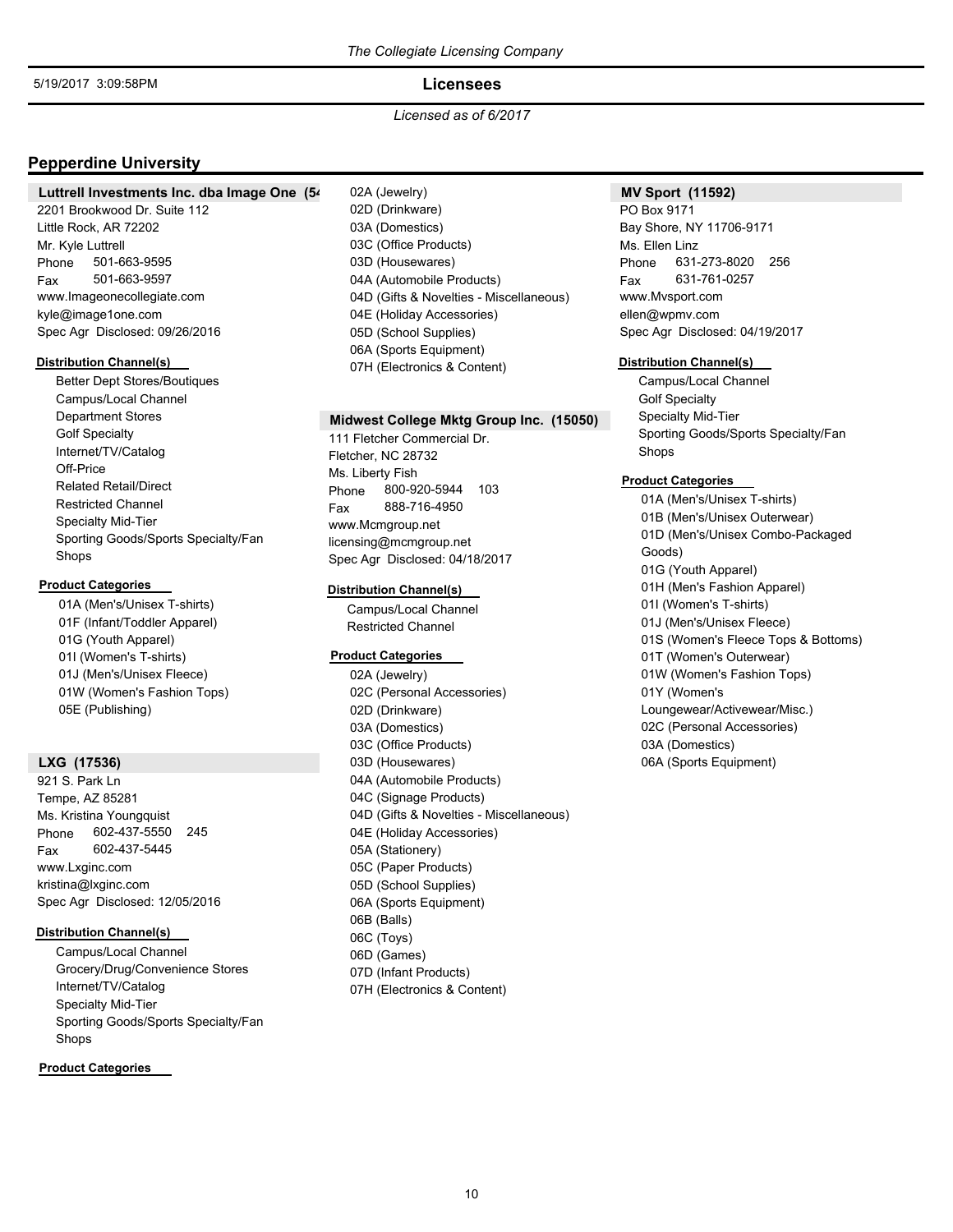## **Licensees**

*Licensed as of 6/2017*

## **Pepperdine University**

### **Neil Enterprises Inc. (11748)**

450 E. Bunker Ct. Vernon Hills, IL 60061 Phone 847-549-7627 163 Ms. Alysa Eidmann Fax 847-549-0349 www.Thevarsityline.com aeidmann@neilenterprises.com Spec Agr Disclosed: 11/21/2016

#### **Distribution Channel(s)**

Campus/Local Channel Restricted Channel

## **Product Categories**

01M (Clothing Accessories) 02A (Jewelry) 02C (Personal Accessories) 02D (Drinkware) 03A (Domestics) 03B (Furniture/Furnishings) 03C (Office Products) 03D (Housewares) 04A (Automobile Products) 04B (Collectibles) 04C (Signage Products) 04D (Gifts & Novelties - Miscellaneous) 04E (Holiday Accessories) 05A (Stationery) 05C (Paper Products) 05D (School Supplies) 06A (Sports Equipment) 06B (Balls) 06C (Toys) 06D (Games) 07B (Consumables) 07C (Health/Beauty) 07D (Infant Products) 07E (Footwear) 07H (Electronics & Content)

## **New Era Cap Co. Inc. (11985)**

160 Delaware Ave. Buffalo, NY 14202 Phone 716-604-9000 1533 Ms. Jennifer Szarzynski Fax 716-604-9127 www.Neweracap.com Jennifer.Szarzynski@neweracap.com Spec Agr Disclosed: 01/19/2017

### **Distribution Channel(s)**

Better Dept Stores/Boutiques Campus/Local Channel Department Stores Internet/TV/Catalog Off-Price Related Retail/Direct Specialty Mid-Tier Sporting Goods/Sports Specialty/Fan Shops

### **Product Categories**

01C (Men's/Unisex Other Headwear) 01F (Infant/Toddler Apparel) 01G (Youth Apparel) 01N (Men's/Unisex Structured Closed Back Headwear) 01O (Men's/Unisex Structured Stretch Fit Headwear) 01Q (Men's/Unisex Adjustable Wool Blend Headwear) 01R (Men's/Unisex Adjustable Non-Wool Headwear) 01U (Women's Headwear) 05E (Publishing)

### **Ping (24374)**

2201 West Desert Cove Phoenix, AZ 85029 Phone 602-687-5196 Mr. J.P. Rothman Fax 602-687-5028 www.Ping.com licensing@ping.com Spec Agr Disclosed: 08/11/2016

**Distribution Channel(s)**

Restricted Channel

06A (Sports Equipment) **Product Categories**

#### **Prints Charming LLC (56383)**

1941 Highway 86 Millford, IA 51351 Phone 877-337-8119 131 Mr. Jim Nodland Fax 712-337-0184 www.printscharmingshop.com jim@printscharming.biz Spec Agr Disclosed: 11/12/2017

**Distribution Channel(s)**

## Campus/Local Channel Grocery/Drug/Convenience Stores Internet/TV/Catalog Specialty Mass Specialty Mid-Tier Sporting Goods/Sports Specialty/Fan Shops

### **Product Categories**

02A (Jewelry) 03A (Domestics) 03C (Office Products) 04D (Gifts & Novelties - Miscellaneous) 05E (Publishing)

## **RB III Associates DBA Teamwork Athletic A**

1248 Los Vallecitos Blvd. San Marcos, CA 92069 Phone 760-510-3599 Mr. Chris Kollmeyer Fax 760-471-4844 www.teamworkathletic.com CKollmeyer@teamworkathletic.com Disclosed: 09/02/2016

### **Distribution Channel(s)**

Campus/Local Channel Department Stores Internet/TV/Catalog Related Retail/Direct Sporting Goods/Sports Specialty/Fan Shops

#### **Product Categories**

01A (Men's/Unisex T-shirts) 01E (Jerseys/Uniforms) 01G (Youth Apparel) 01H (Men's Fashion Apparel) 01L (Men's/Unisex Performance Apparel) 01M (Clothing Accessories) 01S (Women's Fleece Tops & Bottoms) 01V (Women's Jerseys & Performance Apparel) 01W (Women's Fashion Tops) 01X (Women's Fashion Bottoms) 01Y (Women's Loungewear/Activewear/Misc.) 03A (Domestics) 06A (Sports Equipment) 06C (Toys) 07E (Footwear)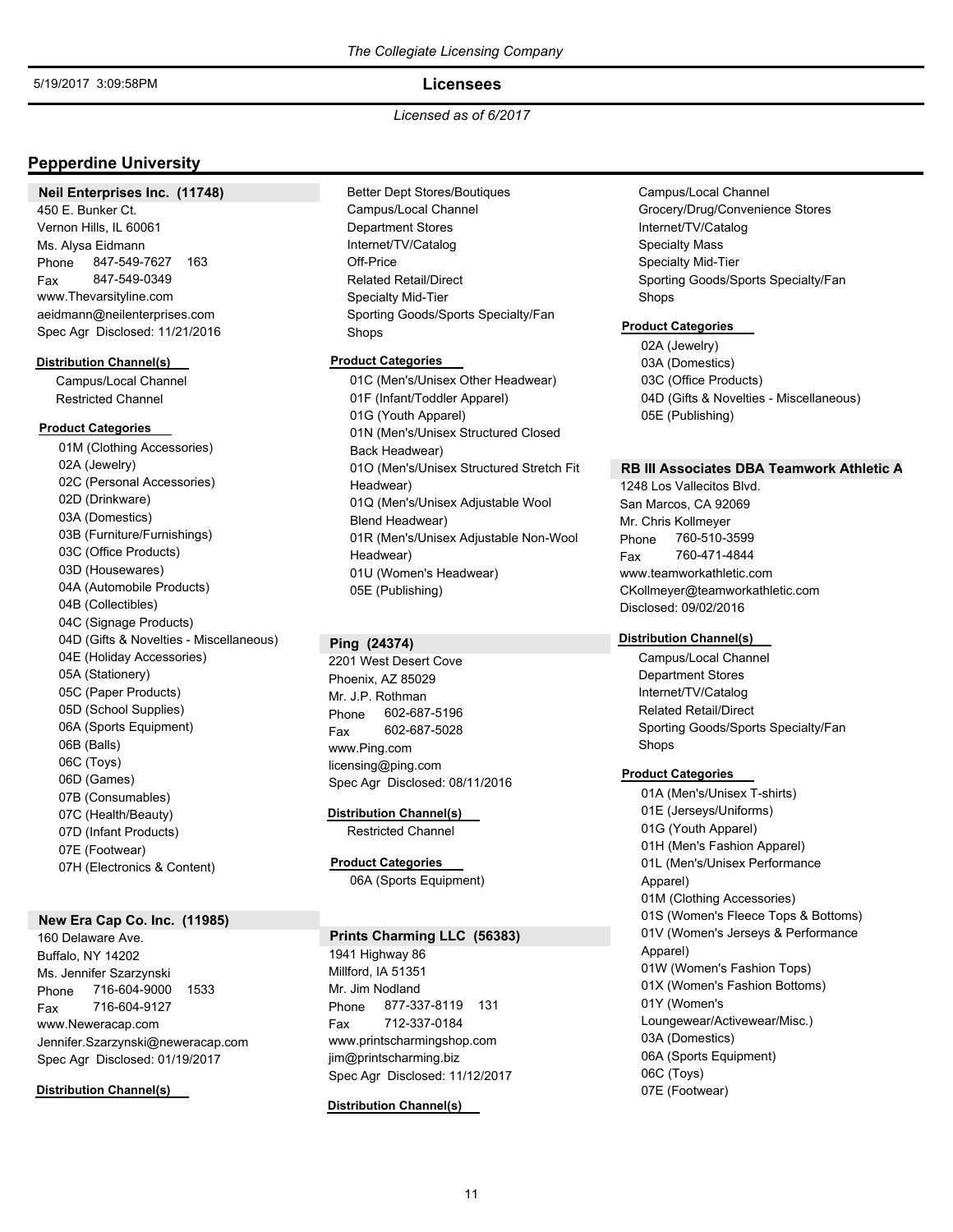## **Licensees**

*Licensed as of 6/2017*

## **Pepperdine University**

#### **Real Value LLC dba Simple Modern (115716)**

6608 N Western Ave #296 Oklahoma City, OK 73116 Phone 405-412-6822 Mr. Corbin Wallace Fax www.simplemodern.com corbin.wallace@simplemodern.com Spec Agr Disclosed: 03/01/2017

#### **Distribution Channel(s)**

Campus/Local Channel Related Retail/Direct Super Center/Wholesale Clubs

## **Product Categories**

02D (Drinkware) 03D (Housewares)

## **Roaring Spring Blank Book Co. (13224)**

PO Box 35 Roaring Spring, PA 16673 Phone 814-224-5141 2334 Mr. Eric Sailer Fax 814-793-4843 www.Roaringspring.com esailer@roaringspring.com Spec Agr Disclosed: 11/10/2016

#### **Distribution Channel(s)**

Campus/Local Channel

## **Product Categories**

02D (Drinkware) 03D (Housewares) 05A (Stationery) 05D (School Supplies) 05E (Publishing)

#### **Royce Apparel Inc. (61548)**

5800 Royce Street Kannapolis, NC 28083 Phone 704-933-6000 212 Mr. Brian Hoke Fax 704-933-8000 www.Royceapparel.com brian@royceapparel.com Spec Agr Disclosed: 07/15/2016

**Distribution Channel(s)**

## Better Dept Stores/Boutiques Campus/Local Channel Department Stores Golf Specialty Internet/TV/Catalog Off-Price Specialty Mid-Tier Sporting Goods/Sports Specialty/Fan Shops

### **Product Categories**

01A (Men's/Unisex T-shirts) 01B (Men's/Unisex Outerwear) 01G (Youth Apparel) 01H (Men's Fashion Apparel) 01I (Women's T-shirts) 01S (Women's Fleece Tops & Bottoms) 01T (Women's Outerwear) 01W (Women's Fashion Tops) 01X (Women's Fashion Bottoms) 01Y (Women's Loungewear/Activewear/Misc.)

### **Russell Brands LLC (11533)**

One Fruit of the Loom Drive PO Box 90015 Bowling Green, KY 42102-9015 Phone 270-935-2641 Ms. Brandy Spidel Fax 270-438-4041 www.Russellathletic.com brandy.spidel@fotlinc.com Spec Agr Disclosed: 03/17/2017

#### **Distribution Channel(s)**

Better Dept Stores/Boutiques Campus/Local Channel Department Stores Internet/TV/Catalog Off-Price Related Retail/Direct Specialty Mid-Tier Sporting Goods/Sports Specialty/Fan Shops

**Product Categories**

01A (Men's/Unisex T-shirts) 01B (Men's/Unisex Outerwear) 01C (Men's/Unisex Other Headwear) 01D (Men's/Unisex Combo-Packaged Goods) 01E (Jerseys/Uniforms) 01G (Youth Apparel) 01H (Men's Fashion Apparel) 01I (Women's T-shirts) 01J (Men's/Unisex Fleece) 01L (Men's/Unisex Performance Apparel) 01S (Women's Fleece Tops & Bottoms) 01T (Women's Outerwear) 01V (Women's Jerseys & Performance Apparel) 01W (Women's Fashion Tops) 01X (Women's Fashion Bottoms) 01Y (Women's Loungewear/Activewear/Misc.) 05E (Publishing)

### **Samsill Corporation (13741)**

PO Box 15066 Ft. Worth, TX 76119 Phone 817-759-8030 228 Ms. Barbee Garmon Fax 817-535-6900 www.Samsill.com bgarmon@samsill.com Spec Agr Disclosed: 01/05/2017

### **Distribution Channel(s)**

Campus/Local Channel

#### **Product Categories**

02C (Personal Accessories) 04D (Gifts & Novelties - Miscellaneous) 05A (Stationery) 05D (School Supplies) 06A (Sports Equipment) 07H (Electronics & Content)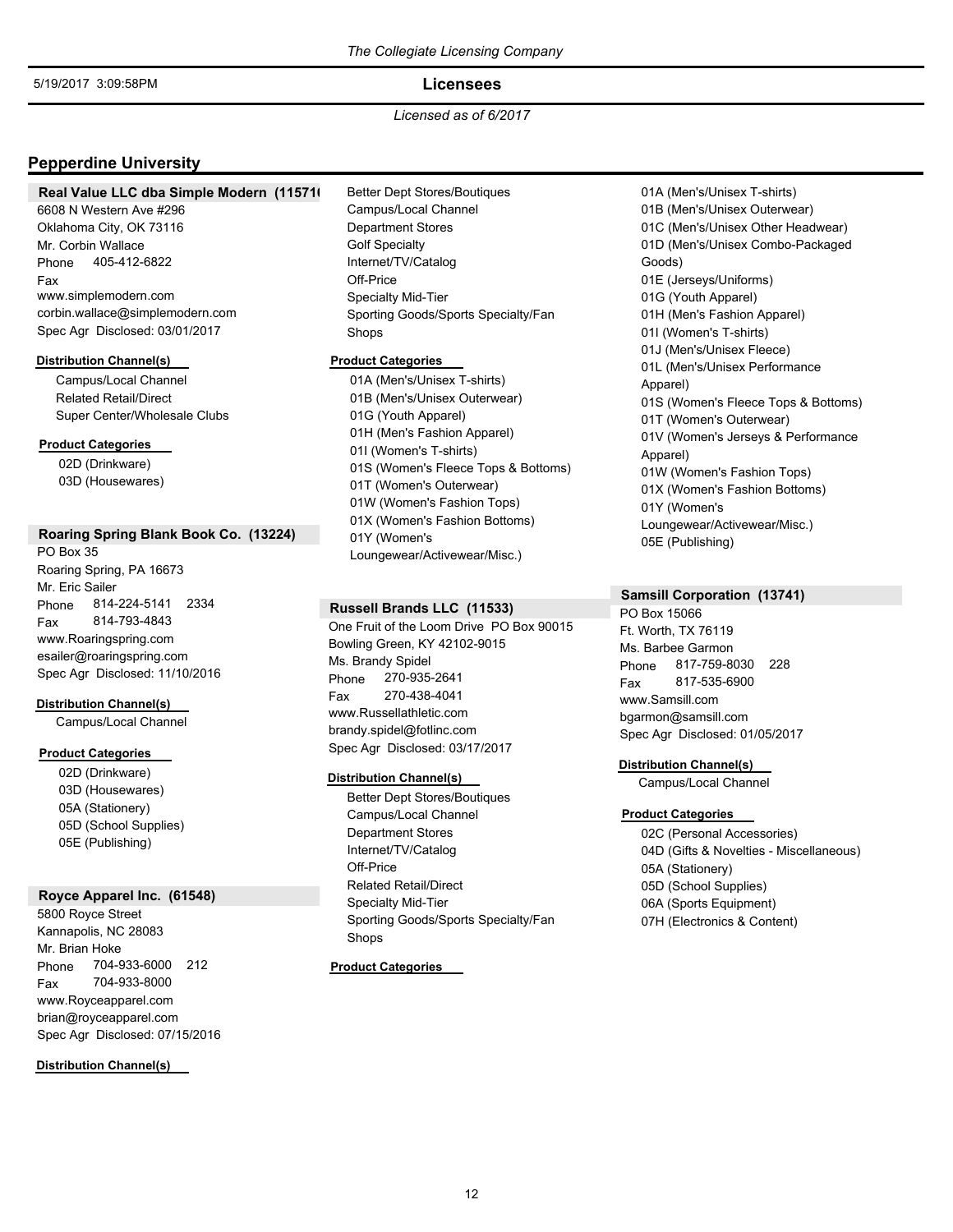### **Licensees**

*Licensed as of 6/2017*

## **Pepperdine University**

#### **Sewing Concepts (11819)**

5711 F Street Omaha, NE 68117 Phone 402-731-8181 Mr. Robert Vandenberg III Fax 402-731-9291 www.Scflags.com sewingconcepts@prodigy.net Spec Agr Disclosed: 10/04/2016

#### **Distribution Channel(s)**

Campus/Local Channel Department Stores Grocery/Drug/Convenience Stores Internet/TV/Catalog Off-Price Restricted Channel Specialty Mass Specialty Mid-Tier Sporting Goods/Sports Specialty/Fan Shops Super Center/Wholesale Clubs

#### **Product Categories**

03A (Domestics) 04A (Automobile Products) 04C (Signage Products)

### **SG Merchandising Solutions Inc. (107587)**

1801 N. Andrews Ave. Pompano Beach, FL 33069 Phone 800-346-4420 382 Ms. Tiffany Reichman Fax 954-733-3734 www.sgbeveragesolutions.com tiffany@screen-graphics.com Spec Agr Disclosed: 11/03/2016

## **Distribution Channel(s)**

Campus/Local Channel Grocery/Drug/Convenience Stores Internet/TV/Catalog Related Retail/Direct Specialty Mass Specialty Mid-Tier Sporting Goods/Sports Specialty/Fan Shops Super Center/Wholesale Clubs

#### **Product Categories**

03B (Furniture/Furnishings)

## **Shrin Corporation dba Coverking (101257)**

900 Arlee Anaheim, CA 92805 Phone 714-850-0303 Mr. Aaron Loterina Fax 714-557-1022 www.coverking.com aaronloterina@coverking.com Spec Agr Disclosed: 03/15/2017

#### **Distribution Channel(s)**

Internet/TV/Catalog Related Retail/Direct Specialty Mass Sporting Goods/Sports Specialty/Fan Shops Super Center/Wholesale Clubs

#### **Product Categories**

04A (Automobile Products)

## **Signature Announcements Inc. (27807)**

10855 US 19 N -- Suite C Clearwater, FL 33764 Phone 727-489-2070 Mr. David Freeman Fax 888-830-8310 www.Graduationannouncements.net licensing@signaturea.com Spec Agr Disclosed: 07/18/2016

#### **Distribution Channel(s)**

Campus/Local Channel Related Retail/Direct Restricted Channel

#### **Product Categories**

03A (Domestics) 03C (Office Products) 05A (Stationery) 05D (School Supplies) 05E (Publishing)

## **SnapSkull Headwear (115496)**

PO Box 60112 Sacramento, CA 95860 Phone 888-364-6622 Mr. Christopher Loftin Fax www.snapskull.com chris@snapskull.com Spec Agr Disclosed: 05/25/2016

#### **Distribution Channel(s)**

Campus/Local Channel Internet/TV/Catalog Off-Price Related Retail/Direct Specialty Mid-Tier Sporting Goods/Sports Specialty/Fan Shops Super Center/Wholesale Clubs

#### **Product Categories**

01C (Men's/Unisex Other Headwear) 01R (Men's/Unisex Adjustable Non-Wool Headwear)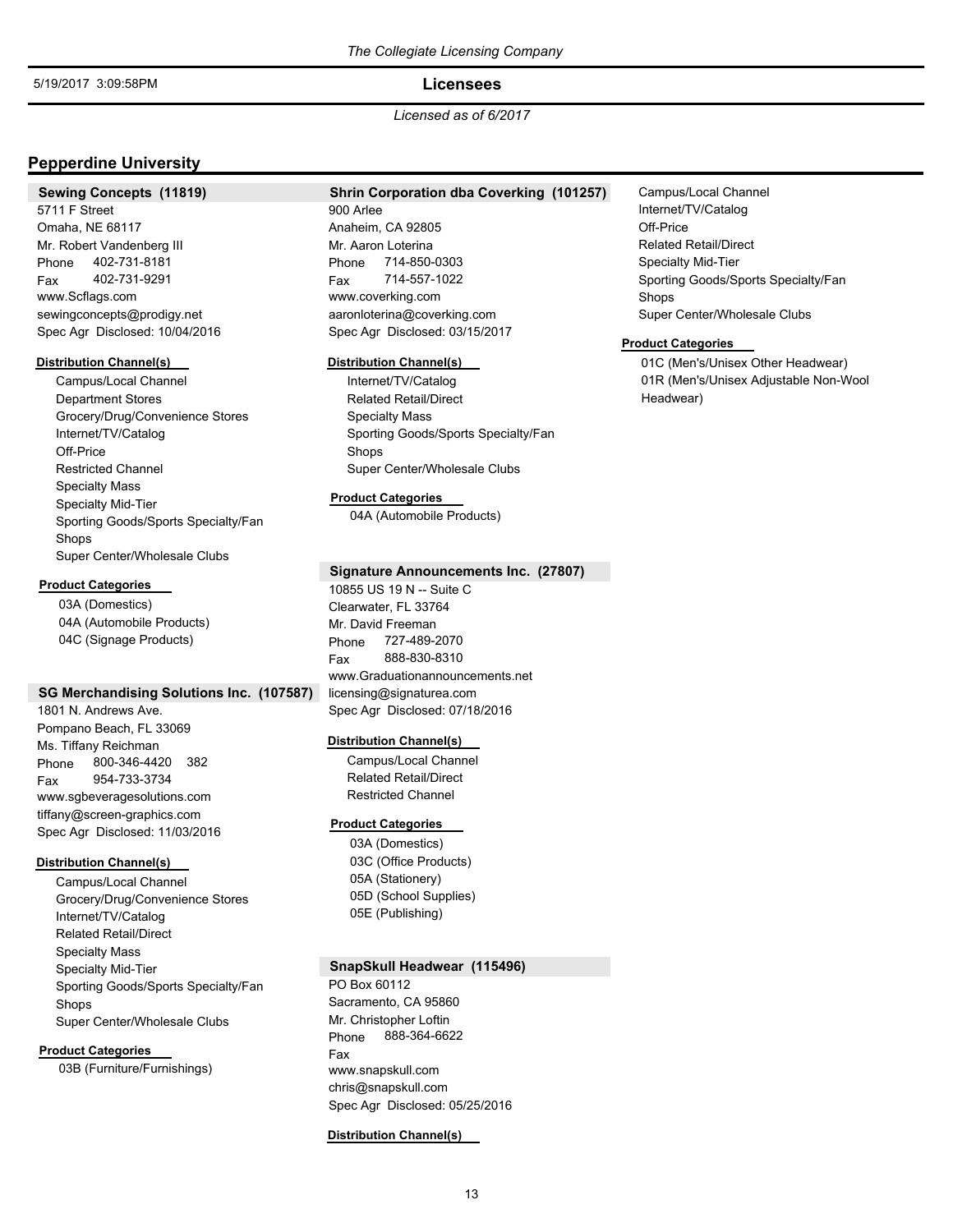## **Licensees**

### *Licensed as of 6/2017*

## **Pepperdine University**

#### **Spirit Products Ltd./MA (12289)**

88 Essex Street Haverhill, MA 01832 Phone 978-372-2022 119 Ms. Manon Camacho Fax 978-372-5399 www.Spiritproducts.com mcamacho@spiritproducts.com Spec Agr Disclosed: 03/27/2017

#### **Distribution Channel(s)**

Campus/Local Channel Restricted Channel

## **Product Categories**

01C (Men's/Unisex Other Headwear) 01M (Clothing Accessories) 02A (Jewelry) 02C (Personal Accessories) 02D (Drinkware) 03A (Domestics) 03B (Furniture/Furnishings) 03C (Office Products) 03D (Housewares) 04A (Automobile Products) 04B (Collectibles) 04C (Signage Products) 04D (Gifts & Novelties - Miscellaneous) 04E (Holiday Accessories) 05A (Stationery) 05C (Paper Products) 05D (School Supplies) 05E (Publishing) 06A (Sports Equipment) 06B (Balls) 06C (Toys) 06D (Games) 07B (Consumables) 07C (Health/Beauty) 07D (Infant Products) 07E (Footwear) 07H (Electronics & Content)

#### **Sporn Company Inc. dba Bixler Collegiate (**

227 Main St. Burlington, VT 05401 Phone 802-865-8390 141 Mr. Jevan Fox Fax 802-865-0150 http://bixlercollegiate.com/ Jevan.Fox@bixlercollegiate.com Spec Agr Disclosed: 03/09/2016

#### **Distribution Channel(s)**

Campus/Local Channel Related Retail/Direct Specialty Mid-Tier

### **Product Categories**

02A (Jewelry) 05E (Publishing)

### **Standard Chair Of Gardner (12421)**

1 South Main Street Gardner, MA 01440-0929 Phone 978-632-1301 Ms. Heather Caron Fax 978-632-1345 www.Standardchair.com heatherc@standardchair.com Spec Agr Disclosed: 05/16/2017

#### **Distribution Channel(s)**

Campus/Local Channel Related Retail/Direct Restricted Channel

### **Product Categories**

03B (Furniture/Furnishings)

### **Stockdale (14367)**

104 Commerce St. Lake Mary, FL 32746 Phone 407-323-5121 113 Ms. Kay Mullins Fax 407-321-3939 www.Stockdale.net kay@stockdale.net Spec Agr Disclosed: 09/28/2016

#### **Distribution Channel(s)**

Campus/Local Channel Department Stores Grocery/Drug/Convenience Stores Internet/TV/Catalog Off-Price Specialty Mass Specialty Mid-Tier Sporting Goods/Sports Specialty/Fan Shops Super Center/Wholesale Clubs

#### **Product Categories**

02A (Jewelry) 02C (Personal Accessories) 02D (Drinkware) 04A (Automobile Products) 04C (Signage Products) 04D (Gifts & Novelties - Miscellaneous)

## **Storm Duds Raingear (12007)**

100 Frank Mossberg Drive Attleboro, MA 02703 Phone 508-222-0155 Mr. Terry Sanger Fax 508-222-0139 www.Stormduds.com terrys@stormduds.com Spec Agr Disclosed: 08/02/2016

#### **Distribution Channel(s)**

Campus/Local Channel Grocery/Drug/Convenience Stores Specialty Mass Specialty Mid-Tier Sporting Goods/Sports Specialty/Fan Shops

## **Product Categories**

02C (Personal Accessories) 03A (Domestics)

### **Strand Art Company (11615)**

4700 E Hunter Anaheim, CA 92807 Phone 714-777-0444 Ms. Vicky Strand Fax 714-970-8890 www.Strandart.com wickie01@aol.com Spec Agr Disclosed: 12/21/2016

#### **Distribution Channel(s)**

Campus/Local Channel

#### **Product Categories**

04A (Automobile Products)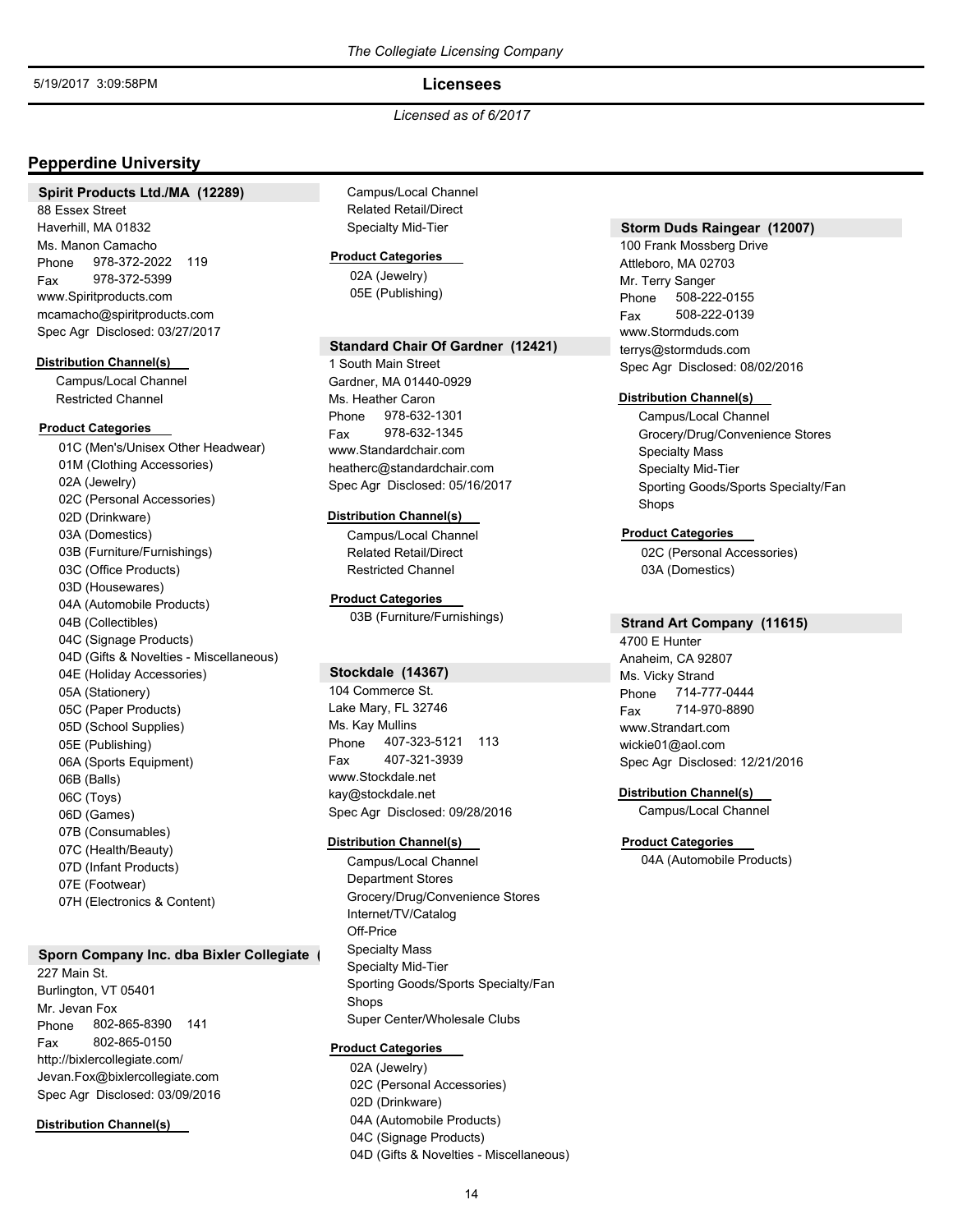### **Licensees**

*Licensed as of 6/2017*

## **Pepperdine University**

### **Tervis Tumbler Company (12233)**

201 Triple Diamond Blvd. North Venice, FL 34275 Phone 941-441-4524 Ms. Monika Weinhardt Fax www.Tervis.com mweinhardt@tervis.com Spec Agr Disclosed: 02/16/2017

#### **Distribution Channel(s)**

Better Dept Stores/Boutiques Campus/Local Channel Department Stores Golf Specialty Grocery/Drug/Convenience Stores Internet/TV/Catalog Related Retail/Direct Restricted Channel Specialty Mass Specialty Mid-Tier Sporting Goods/Sports Specialty/Fan Shops Super Center/Wholesale Clubs

#### **Product Categories**

02D (Drinkware) 03D (Housewares) 05E (Publishing) 07D (Infant Products)

### **To The Game LLC (11499)**

16 Downing Drive Phenix City, AL 36869 Phone 334-291-5151 107 Ms. Keeli Floyd Fax 334-448-2313 www.2thegame.com keeli.floyd@2thegame.com Spec Agr Disclosed: 04/19/2017

### **Distribution Channel(s)**

Campus/Local Channel Department Stores Internet/TV/Catalog Off-Price Restricted Channel Sporting Goods/Sports Specialty/Fan Shops

### **Product Categories**

01C (Men's/Unisex Other Headwear) 01F (Infant/Toddler Apparel) 01G (Youth Apparel) 01M (Clothing Accessories) 01N (Men's/Unisex Structured Closed Back Headwear) 01O (Men's/Unisex Structured Stretch Fit Headwear) 01Q (Men's/Unisex Adjustable Wool Blend Headwear) 01R (Men's/Unisex Adjustable Non-Wool Headwear) 01U (Women's Headwear) 05E (Publishing)

### **Top Of The World (11871)**

3001 36th Avenue NW Norman, OK 73072 Phone 405-360-9856 319 Ms. Marie Landry Fax 405-360-0373 www.Towcaps.com mlandry@towcaps.com Spec Agr Disclosed: 03/30/2017

## **Distribution Channel(s)**

Better Dept Stores/Boutiques Campus/Local Channel Department Stores Golf Specialty Internet/TV/Catalog Off-Price Related Retail/Direct Restricted Channel Specialty Mid-Tier Sporting Goods/Sports Specialty/Fan Shops

## **Product Categories**

01C (Men's/Unisex Other Headwear) 01D (Men's/Unisex Combo-Packaged Goods) 01F (Infant/Toddler Apparel) 01G (Youth Apparel) 01M (Clothing Accessories) 01N (Men's/Unisex Structured Closed Back Headwear) 01O (Men's/Unisex Structured Stretch Fit Headwear) 01Q (Men's/Unisex Adjustable Wool Blend Headwear) 01R (Men's/Unisex Adjustable Non-Wool Headwear) 01U (Women's Headwear) 05E (Publishing)

### **Twins Enterprise Inc. (11642)**

15 Southwest Park Westwood, MA 02090 Phone 781-320-1384 Mr. Kevin Meisinger Fax 781-320-8342 www.Twinsenterprise.com kevinm@47brand.com Spec Agr Disclosed: 03/22/2017

#### **Distribution Channel(s)**

Better Dept Stores/Boutiques Campus/Local Channel Department Stores Golf Specialty Internet/TV/Catalog Specialty Mid-Tier Sporting Goods/Sports Specialty/Fan Shops

#### **Product Categories**

01A (Men's/Unisex T-shirts) 01B (Men's/Unisex Outerwear) 01C (Men's/Unisex Other Headwear) 01F (Infant/Toddler Apparel) 01G (Youth Apparel) 01H (Men's Fashion Apparel) 01I (Women's T-shirts) 01J (Men's/Unisex Fleece) 01M (Clothing Accessories) 01P (Men's/Unisex Unstructured Closed Back Headwear) 01Q (Men's/Unisex Adjustable Wool Blend Headwear) 01R (Men's/Unisex Adjustable Non-Wool Headwear) 01S (Women's Fleece Tops & Bottoms) 01T (Women's Outerwear) 01U (Women's Headwear) 01W (Women's Fashion Tops) 01X (Women's Fashion Bottoms) 01Y (Women's Loungewear/Activewear/Misc.)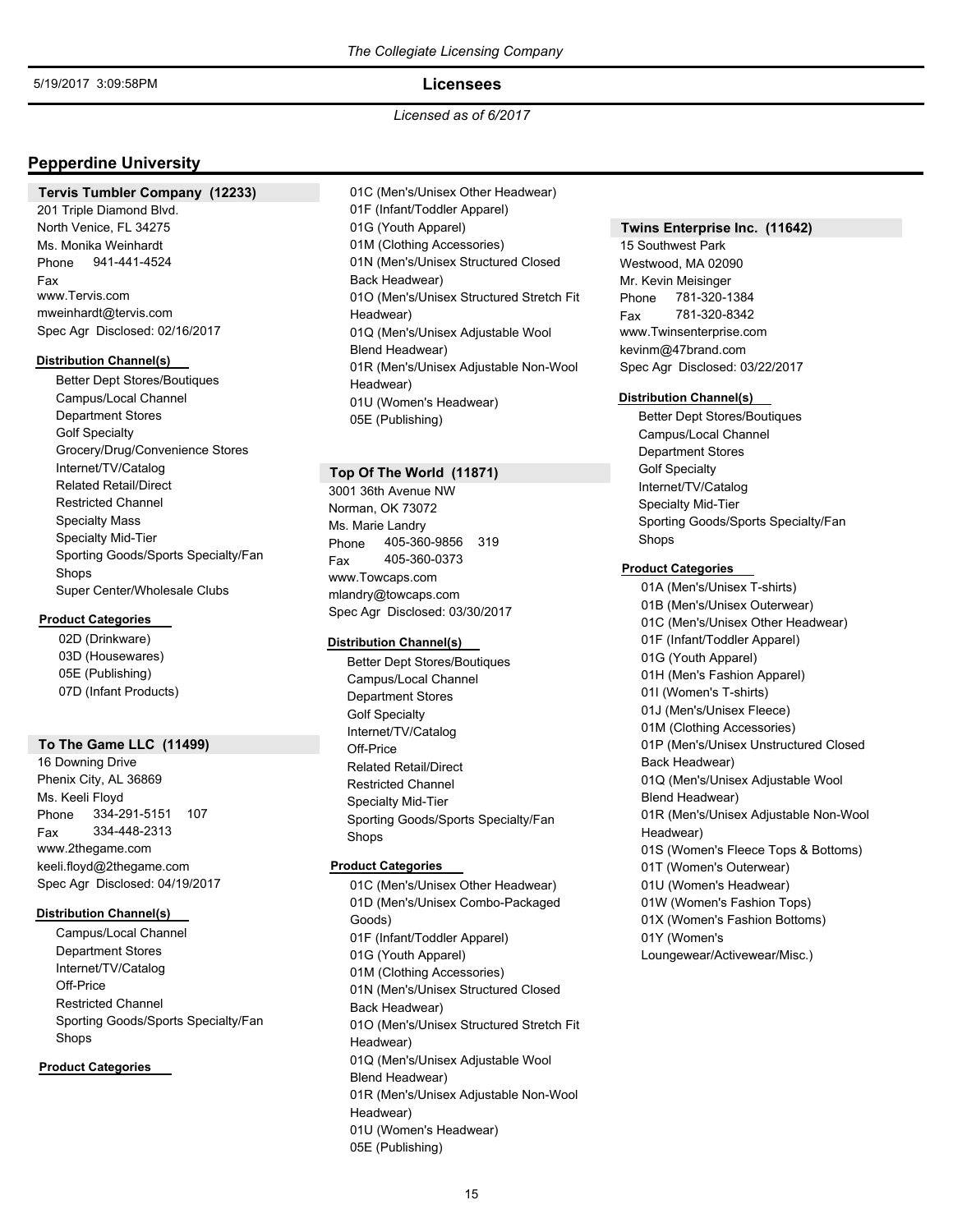## **Licensees**

## *Licensed as of 6/2017*

## **Pepperdine University**

### **Under Armour by Gear For Sports (61528)**

9700 Commerce Parkway Lenexa, KS 66219 Phone 913-693-3261 Mr. Trey Ham Fax 913-693-3939 www.Gearforsports.com trey.ham@hanes.com Spec Agr Disclosed: 03/31/2017

#### **Distribution Channel(s)**

Better Dept Stores/Boutiques Campus/Local Channel Golf Specialty Internet/TV/Catalog Specialty Mid-Tier Sporting Goods/Sports Specialty/Fan Shops

## **Product Categories**

01C (Men's/Unisex Other Headwear) 01E (Jerseys/Uniforms) 01G (Youth Apparel) 01L (Men's/Unisex Performance Apparel) 01M (Clothing Accessories) 01O (Men's/Unisex Structured Stretch Fit Headwear) 01R (Men's/Unisex Adjustable Non-Wool Headwear) 01V (Women's Jerseys & Performance Apparel) 06A (Sports Equipment)

### **University Blanket & Flag Corp (12511)**

1111 Orange Ave. Suite C Coronado, CA 92118-3432 Phone 619-435-4100 14 Mr. Bradley Gerbel Fax 619-437-0226 www.Ubflag.com bgerbel@ubflag.com Spec Agr Disclosed: 07/22/2016

#### **Distribution Channel(s)**

Campus/Local Channel Grocery/Drug/Convenience Stores Internet/TV/Catalog Restricted Channel Specialty Mass Specialty Mid-Tier Sporting Goods/Sports Specialty/Fan Shops

### **Product Categories**

03A (Domestics) 04A (Automobile Products) 04C (Signage Products)

## **University Frames (CA) (20385)**

3060 E. Miraloma Avenue Anaheim, CA 92806-1810 Phone 800-711-1977 32 Ms. Liz Smith Fax 714-575-5175 www.Universityframes.com licensing@universityframes.com Spec Agr Disclosed: 12/15/2016

### **Distribution Channel(s)**

Campus/Local Channel Department Stores Internet/TV/Catalog Related Retail/Direct Specialty Mass Specialty Mid-Tier

#### **Product Categories**

03C (Office Products) 05E (Publishing)

## **Vesi Inc. (13740)**

16 Tech View Pl. Cincinnati, OH 45215 Phone 513-563-6002 124 Ms. Sue Visconti Fax 513-563-6692 www.Vesiinc.com svisconti@vesiinc.com Spec Agr Disclosed: 03/02/2017

#### **Distribution Channel(s)**

Better Dept Stores/Boutiques Campus/Local Channel Department Stores Golf Specialty Internet/TV/Catalog Off-Price Specialty Mid-Tier Sporting Goods/Sports Specialty/Fan Shops

## **Product Categories**

01A (Men's/Unisex T-shirts) 01B (Men's/Unisex Outerwear) 01H (Men's Fashion Apparel) 01I (Women's T-shirts) 01J (Men's/Unisex Fleece) 01M (Clothing Accessories) 01S (Women's Fleece Tops & Bottoms) 01T (Women's Outerwear) 01W (Women's Fashion Tops) 01X (Women's Fashion Bottoms)

## **Victory Tailgate (89653)**

2437 E Landstreet Rd Orlando, FL 32824 Phone 321-234-0763 Mr. Ryan Dourney Fax 407-358-5081 www.VictoryTailgate.com ryan@victorytailgate.com Spec Agr Disclosed: 04/26/2017

### **Distribution Channel(s)**

Campus/Local Channel Department Stores Internet/TV/Catalog Related Retail/Direct Super Center/Wholesale Clubs

### **Product Categories**

01L (Men's/Unisex Performance Apparel) 01M (Clothing Accessories) 01Y (Women's Loungewear/Activewear/Misc.) 02C (Personal Accessories) 03A (Domestics) 03B (Furniture/Furnishings) 04A (Automobile Products) 05E (Publishing) 06D (Games) 07H (Electronics & Content)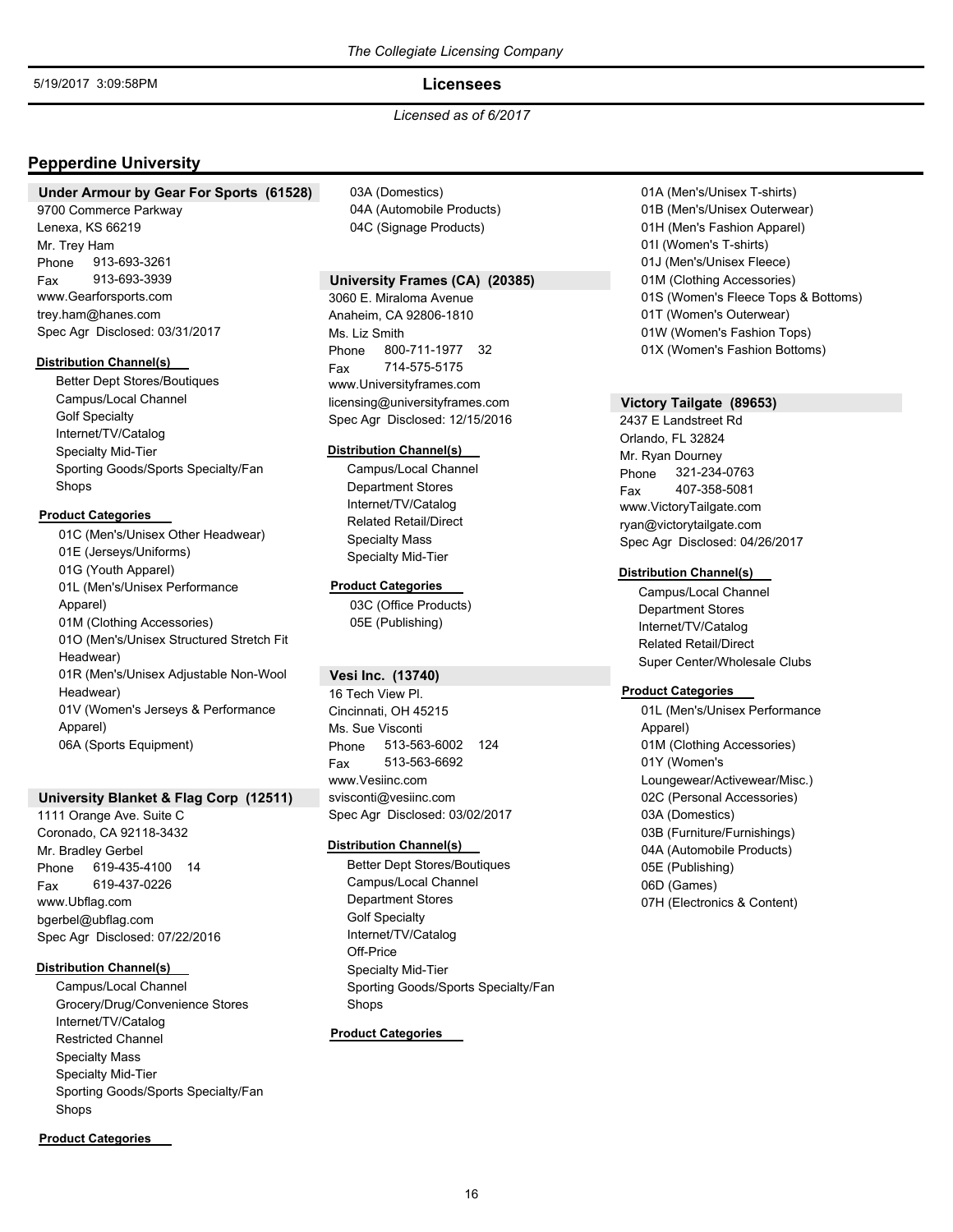### **Licensees**

*Licensed as of 6/2017*

## **Pepperdine University**

## **W Republic (113539)**

2121 S. Wilmington Ave. Compton, CA 90220 Phone 310-608-2620 Ms. Felicia Guardado Fax 310-608-3648 www.wrepublicapparel.com feliciag@wrepublicapparel.com Disclosed: 12/19/2016

#### **Distribution Channel(s)**

Campus/Local Channel Internet/TV/Catalog Sporting Goods/Sports Specialty/Fan Shops

### **Product Categories**

01A (Men's/Unisex T-shirts) 01C (Men's/Unisex Other Headwear) 01J (Men's/Unisex Fleece) 01O (Men's/Unisex Structured Stretch Fit Headwear) 01R (Men's/Unisex Adjustable Non-Wool Headwear)

### **Wild Sales LLC (52491)**

17401 Tiller Court Suite A Westfield, IN 46074 Phone 317-804-9160 Mr. Jack Queally Fax 317-804-9159 www.Wildsales.com jqueally@wildsports.com Spec Agr Disclosed: 03/28/2017

#### **Distribution Channel(s)**

Campus/Local Channel Department Stores Grocery/Drug/Convenience Stores Internet/TV/Catalog Related Retail/Direct Specialty Mass Specialty Mid-Tier Sporting Goods/Sports Specialty/Fan Shops Super Center/Wholesale Clubs

#### **Product Categories**

03A (Domestics) 03B (Furniture/Furnishings) 04B (Collectibles) 05E (Publishing) 06D (Games) 07D (Infant Products)

#### **Wincraft Inc. (11514)**

PO Box 888 Winona, MN 55987 Phone 507-454-5510 6101 Ms. Cris Fakler Fax 507-453-6870 www.Wincraft.com cfakler@wincraft.com Spec Agr Disclosed: 04/05/2017

#### **Distribution Channel(s)**

Amusement Park Campus/Local Channel Department Stores Grocery/Drug/Convenience Stores Internet/TV/Catalog Off-Price Restricted Channel Specialty Mass Specialty Mid-Tier Sporting Goods/Sports Specialty/Fan Shops Super Center/Wholesale Clubs Team Dealer

#### **Product Categories**

02A (Jewelry) 02C (Personal Accessories) 02D (Drinkware) 03A (Domestics) 03B (Furniture/Furnishings) 03C (Office Products) 03D (Housewares) 04A (Automobile Products) 04C (Signage Products) 04D (Gifts & Novelties - Miscellaneous) 05A (Stationery) 05D (School Supplies) 06A (Sports Equipment) 06C (Toys) 06D (Games) 07B (Consumables) 07C (Health/Beauty) 07D (Infant Products) 07H (Electronics & Content)

#### **Worthy Promotional Products (96802)**

PO Box 240490 Eclectic, AL 36024 Phone 334-541-4070 Mrs. Katie Frederick Fax 334-541-4090 www.worthypromo.com kfrederick@boworthy.com Spec Agr Disclosed: 02/09/2017

#### **Distribution Channel(s)**

Campus/Local Channel Grocery/Drug/Convenience Stores Related Retail/Direct Specialty Mass Specialty Mid-Tier Sporting Goods/Sports Specialty/Fan Shops Super Center/Wholesale Clubs

### **Product Categories**

02C (Personal Accessories) 03C (Office Products) 04D (Gifts & Novelties - Miscellaneous) 05E (Publishing) 07B (Consumables) 07C (Health/Beauty)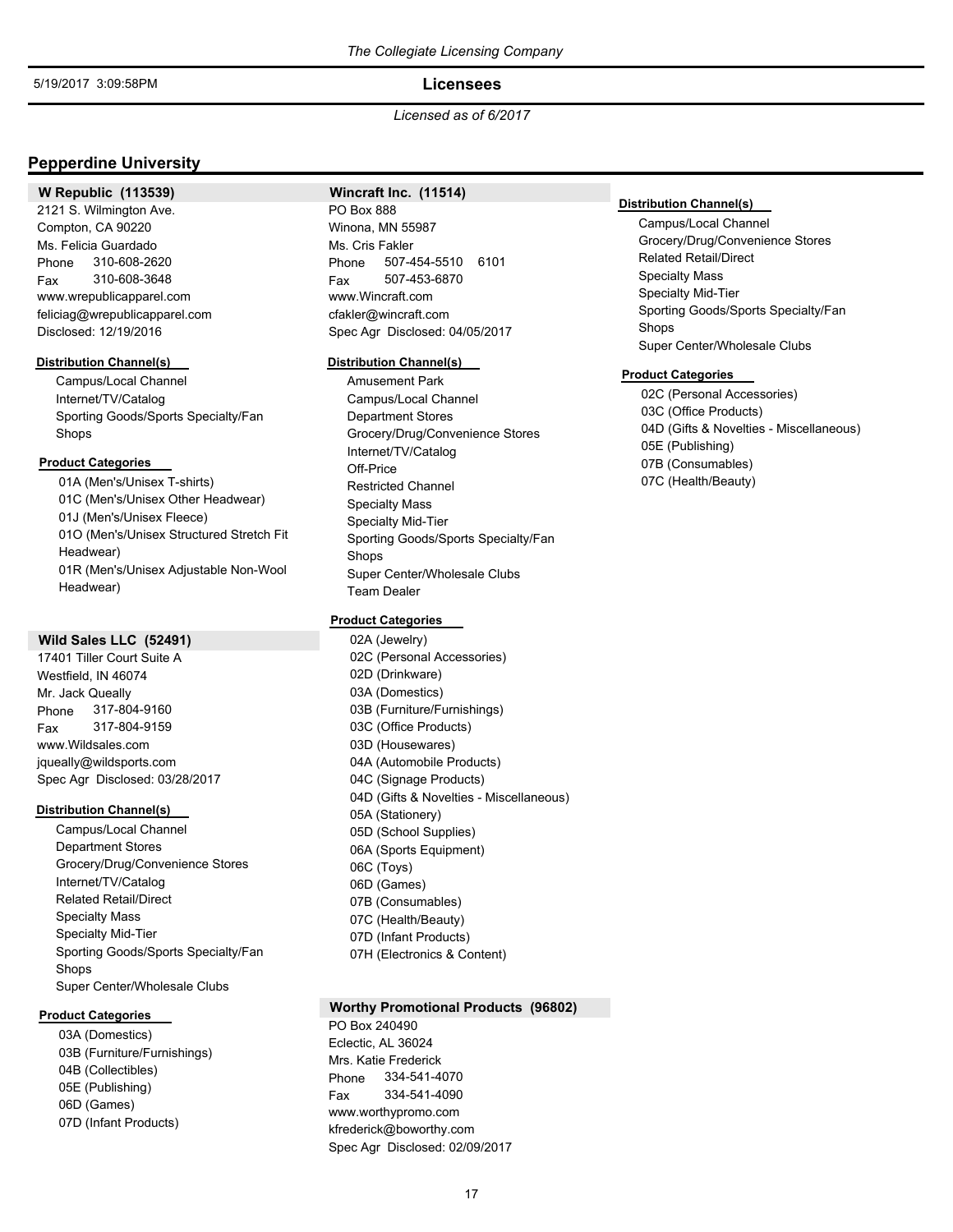**Licensees**

*Licensed as of 6/2017*

## **Pepperdine University**

**Zephyr Graf-X (13475)** 5443 Earhart Road Loveland, CO 80538 Phone 888-282-0994 Ms. Abbi Lockner Fax 970-663-7695 www.Zhats.com aleutwyler@zhats.com Spec Agr Disclosed: 04/14/2017

#### **Distribution Channel(s)**

Better Dept Stores/Boutiques Campus/Local Channel Department Stores Golf Specialty Internet/TV/Catalog Off-Price Related Retail/Direct Restricted Channel Specialty Mid-Tier Sporting Goods/Sports Specialty/Fan Shops

### **Product Categories**

01C (Men's/Unisex Other Headwear) 01F (Infant/Toddler Apparel) 01G (Youth Apparel) 01M (Clothing Accessories) 01N (Men's/Unisex Structured Closed Back Headwear) 01O (Men's/Unisex Structured Stretch Fit Headwear) 01Q (Men's/Unisex Adjustable Wool Blend Headwear) 01R (Men's/Unisex Adjustable Non-Wool Headwear) 01U (Women's Headwear) 02C (Personal Accessories) 05E (Publishing)

## **ICS Royalty Reporting**

## **4imprint Inc. (49210)**

PO Box 320 Oshkosh, WI 54903-0320 Phone 920-236-7272 8205 Mr. John Lord Fax 920-236-7282 www.4imprint.com john.lord@4imprint.com Spec Agr Disclosed: 03/17/2017

**Distribution Channel(s)**

None Specified

## All **Product Categories**

## **Operation Hat Trick**

#### **TEI (71734)**

15 Southwest Park Westwood, MA 02090 Phone 781-320-1384 Mr. Kevin Meisinger Fax 781-320-8342 www.Twinsenterprise.com kevinm@nineteen47.com Spec Agr Disclosed: 03/22/2017

#### **Distribution Channel(s)**

Grocery/Drug/Convenience Stores Super Center/Wholesale Clubs

#### **Product Categories**

01O (Men's/Unisex Structured Stretch Fit Headwear) 01P (Men's/Unisex Unstructured Closed Back Headwear) 01R (Men's/Unisex Adjustable Non-Wool Headwear) 01U (Women's Headwear)

#### **Twins Enterprise Inc. (11642)**

15 Southwest Park Westwood, MA 02090 Phone 781-320-1384 Mr. Kevin Meisinger Fax 781-320-8342 www.Twinsenterprise.com kevinm@47brand.com Spec Agr Disclosed: 03/22/2017

#### **Distribution Channel(s)**

Better Dept Stores/Boutiques Campus/Local Channel Department Stores Golf Specialty Internet/TV/Catalog Specialty Mid-Tier Sporting Goods/Sports Specialty/Fan Shops

## **Product Categories**

01A (Men's/Unisex T-shirts) 01C (Men's/Unisex Other Headwear) 01I (Women's T-shirts) 01J (Men's/Unisex Fleece) 01O (Men's/Unisex Structured Stretch Fit Headwear) 01P (Men's/Unisex Unstructured Closed Back Headwear) 01Q (Men's/Unisex Adjustable Wool Blend Headwear) 01R (Men's/Unisex Adjustable Non-Wool Headwear) 01S (Women's Fleece Tops & Bottoms) 01U (Women's Headwear)

## **Victory Tailgate (89653)**

2437 E Landstreet Rd Orlando, FL 32824 Phone 321-234-0763 Mr. Ryan Dourney Fax 407-358-5081 www.VictoryTailgate.com ryan@victorytailgate.com Spec Agr Disclosed: 04/26/2017

### **Distribution Channel(s)**

Campus/Local Channel Department Stores Internet/TV/Catalog Related Retail/Direct Super Center/Wholesale Clubs

#### **Product Categories**

02C (Personal Accessories) 02D (Drinkware) 03A (Domestics) 03B (Furniture/Furnishings) 03C (Office Products) 03D (Housewares) 04A (Automobile Products) 04D (Gifts & Novelties - Miscellaneous) 05A (Stationery) 06D (Games) 07D (Infant Products) 07E (Footwear)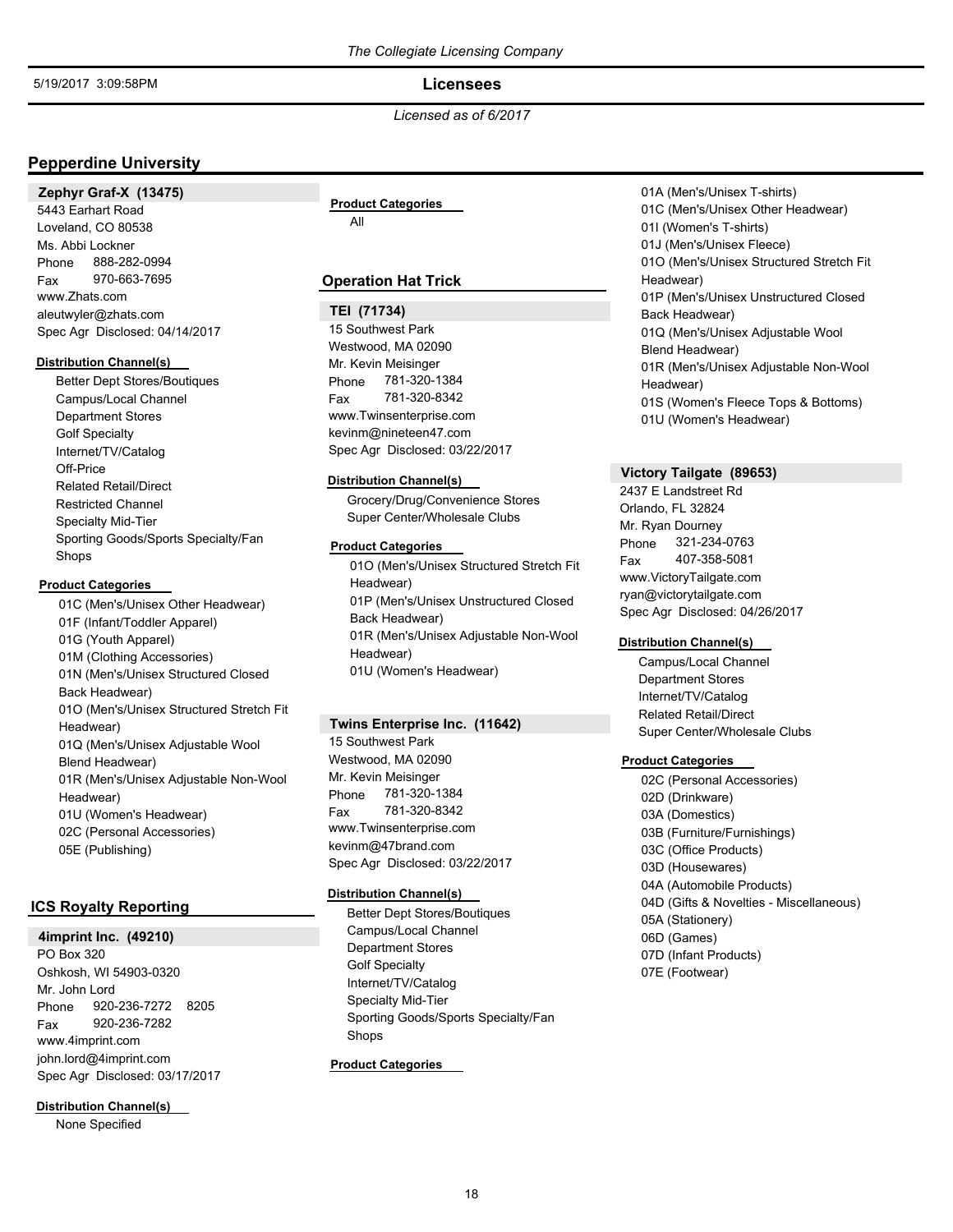## **Licensees**

*Licensed as of 6/2017*

## **Pepperdine University**

**Wincraft Inc. (11514)**

### **Bensussen Deutsch & Associates Inc. (492)**

PO Box 888 Winona, MN 55987 Phone 507-454-5510 6101 Ms. Cris Fakler Fax 507-453-6870 www.Wincraft.com cfakler@wincraft.com Spec Agr Disclosed: 04/05/2017

#### **Distribution Channel(s)**

Amusement Park Campus/Local Channel Department Stores Grocery/Drug/Convenience Stores Internet/TV/Catalog Off-Price Restricted Channel Specialty Mass Specialty Mid-Tier Sporting Goods/Sports Specialty/Fan Shops Super Center/Wholesale Clubs Team Dealer

## **Product Categories**

02A (Jewelry) 02C (Personal Accessories) 02D (Drinkware) 03A (Domestics) 03B (Furniture/Furnishings) 03C (Office Products) 03D (Housewares) 04A (Automobile Products) 04C (Signage Products) 04D (Gifts & Novelties - Miscellaneous) 05A (Stationery) 05D (School Supplies) 06A (Sports Equipment) 06C (Toys) 06D (Games) 07B (Consumables) 07C (Health/Beauty) 07D (Infant Products) 07H (Electronics & Content)

**Promotions**

## 15525 Woodinville-Redmond Road Woodinville, WA 98072 Phone 212-450-2287 Ms. Jennifer Brown Fax 425-286-1804 jbrown@bdainc.com Spec Agr

**Distribution Channel(s)** Campus/Local Channel

# **Product Categories**

022 (Premium Royalties)

#### **G & G Outfitters Inc (12989)**

4901 Forbes Blvd. Lanham, MD 20706 Phone 301-731-2099 Ms. Audrey Hill Fax 301-731-5199 www.Ggoutfitters.com ahill@ggoutfitters.com Spec Agr Disclosed: 03/06/2017

#### **Distribution Channel(s)**

Campus/Local Channel Restricted Channel

#### **Product Categories**

022 (Premium Royalties)

## **Special Projects**

**Panini America, Inc. (111982)** 5325 FAA Blvd #100 Irving, TX 75061-3601 Phone 940-765-0783 Mr. Phillip Darnell Fax 817-662-5422 www.Paniniamerica.net pdarnell@paniniamerica.net Disclosed: 03/01/2015

#### **Distribution Channel(s)**

Grocery/Drug/Convenience Stores Specialty Mass Sporting Goods/Sports Specialty/Fan Shops Super Center/Wholesale Clubs

#### **Product Categories**

05E (Publishing) 07I (Trading Cards)

### **Special 25% Rate Program**

#### **Lulu Press Inc. (77662)**

627 Davis Drive Suite300 Morrisville, NC 27560 Phone 919-688-2100 Mr. Nick Foster Fax 919-688-2122 www.lulu.com nfoster@lulu.com Spec Agr Disclosed: 03/20/2017

#### **Distribution Channel(s)**

Internet/TV/Catalog Specialty Mass

05E (Publishing) **Product Categories**

## **COLLEGE VAULT**